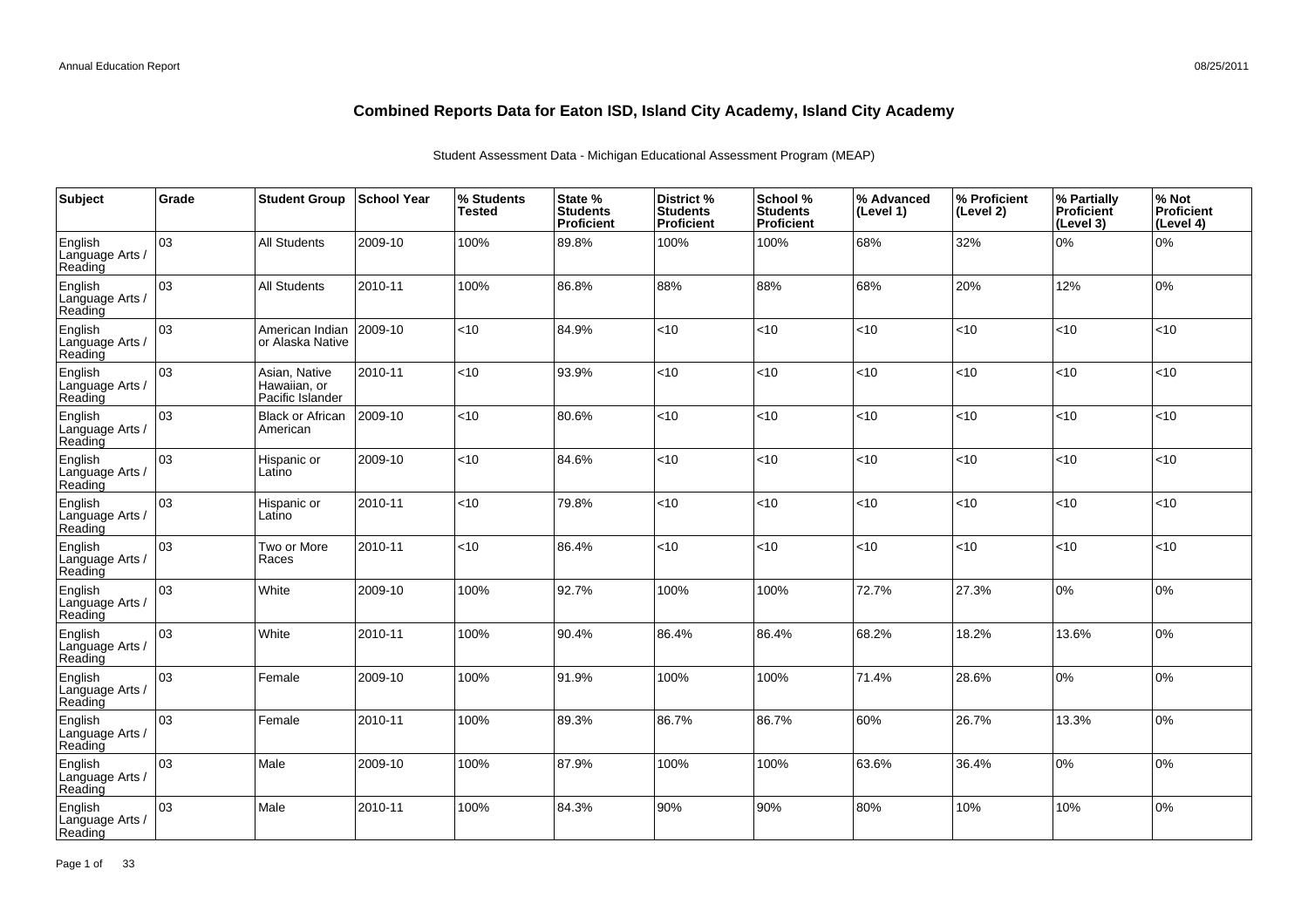| Subject                               | Grade | <b>Student Group</b>                              | <b>School Year</b> | % Students<br><b>Tested</b> | State %<br><b>Students</b><br><b>Proficient</b> | District %<br><b>Students</b><br><b>Proficient</b> | School %<br><b>Students</b><br>Proficient | % Advanced<br>(Level 1) | % Proficient<br>(Level 2) | % Partially<br>Proficient<br>(Level 3) | % Not<br>Proficient<br>(Level 4) |
|---------------------------------------|-------|---------------------------------------------------|--------------------|-----------------------------|-------------------------------------------------|----------------------------------------------------|-------------------------------------------|-------------------------|---------------------------|----------------------------------------|----------------------------------|
| English<br>Language Arts /<br>Reading | 03    | Economically<br>Disadvantaged                     | 2009-10            | < 10                        | 84.5%                                           | < 10                                               | <10                                       | < 10                    | < 10                      | < 10                                   | <10                              |
| English<br>Language Arts /<br>Reading | 03    | Economically<br>Disadvantaged                     | 2010-11            | <10                         | 80.2%                                           | < 10                                               | <10                                       | <10                     | < 10                      | < 10                                   | <10                              |
| English<br>Language Arts /<br>Reading | 03    | Students with<br><b>Disabilities</b>              | 2010-11            | <10                         | 62.1%                                           | <10                                                | <10                                       | < 10                    | $<$ 10                    | <10                                    | <10                              |
| English<br>Language Arts /<br>Reading | 04    | All Students                                      | 2009-10            | 100%                        | 84.1%                                           | 92.3%                                              | 92.3%                                     | 42.3%                   | 50%                       | 7.7%                                   | 0%                               |
| English<br>Language Arts /<br>Reading | 04    | <b>All Students</b>                               | 2010-11            | 100%                        | 84.1%                                           | 100%                                               | 100%                                      | 65.4%                   | 34.6%                     | 0%                                     | 0%                               |
| English<br>Language Arts /<br>Reading | 04    | American Indian<br>or Alaska Native               | 2009-10            | <10                         | 83.5%                                           | < 10                                               | <10                                       | < 10                    | < 10                      | 10                                     | <10                              |
| English<br>Language Arts /<br>Reading | 04    | Asian, Native<br>Hawaiian, or<br>Pacific Islander | 2010-11            | < 10                        | 91.8%                                           | < 10                                               | <10                                       | < 10                    | < 10                      | 10                                     | <10                              |
| English<br>Language Arts<br>Reading   | 04    | Hispanic or<br>Latino                             | 2009-10            | < 10                        | 74.3%                                           | < 10                                               | <10                                       | < 10                    | < 10                      | < 10                                   | <10                              |
| English<br>Language Arts /<br>Reading | 04    | Hispanic or<br>Latino                             | 2010-11            | < 10                        | 77.9%                                           | < 10                                               | <10                                       | < 10                    | $<$ 10                    | < 10                                   | <10                              |
| English<br>Language Arts<br>Reading   | 04    | Two or More<br>Races                              | 2010-11            | <10                         | 83.6%                                           | <10                                                | <10                                       | <10                     | < 10                      | <10                                    | <10                              |
| English<br>Language Arts /<br>Reading | 04    | White                                             | 2009-10            | 100%                        | 88.9%                                           | 91.3%                                              | 91.3%                                     | 39.1%                   | 52.2%                     | 8.7%                                   | 0%                               |
| English<br>Language Arts<br>Reading   | 04    | White                                             | 2010-11            | 100%                        | 88.5%                                           | 100%                                               | 100%                                      | 65.2%                   | 34.8%                     | 0%                                     | 0%                               |
| English<br>Language Arts /<br>Reading | 04    | Female                                            | 2009-10            | 100%                        | 86.1%                                           | 84.6%                                              | 84.6%                                     | 46.2%                   | 38.5%                     | 15.4%                                  | 0%                               |
| English<br>Language Arts<br>Reading   | 04    | Female                                            | 2010-11            | 100%                        | 87%                                             | 100%                                               | 100%                                      | 64.3%                   | 35.7%                     | 0%                                     | 0%                               |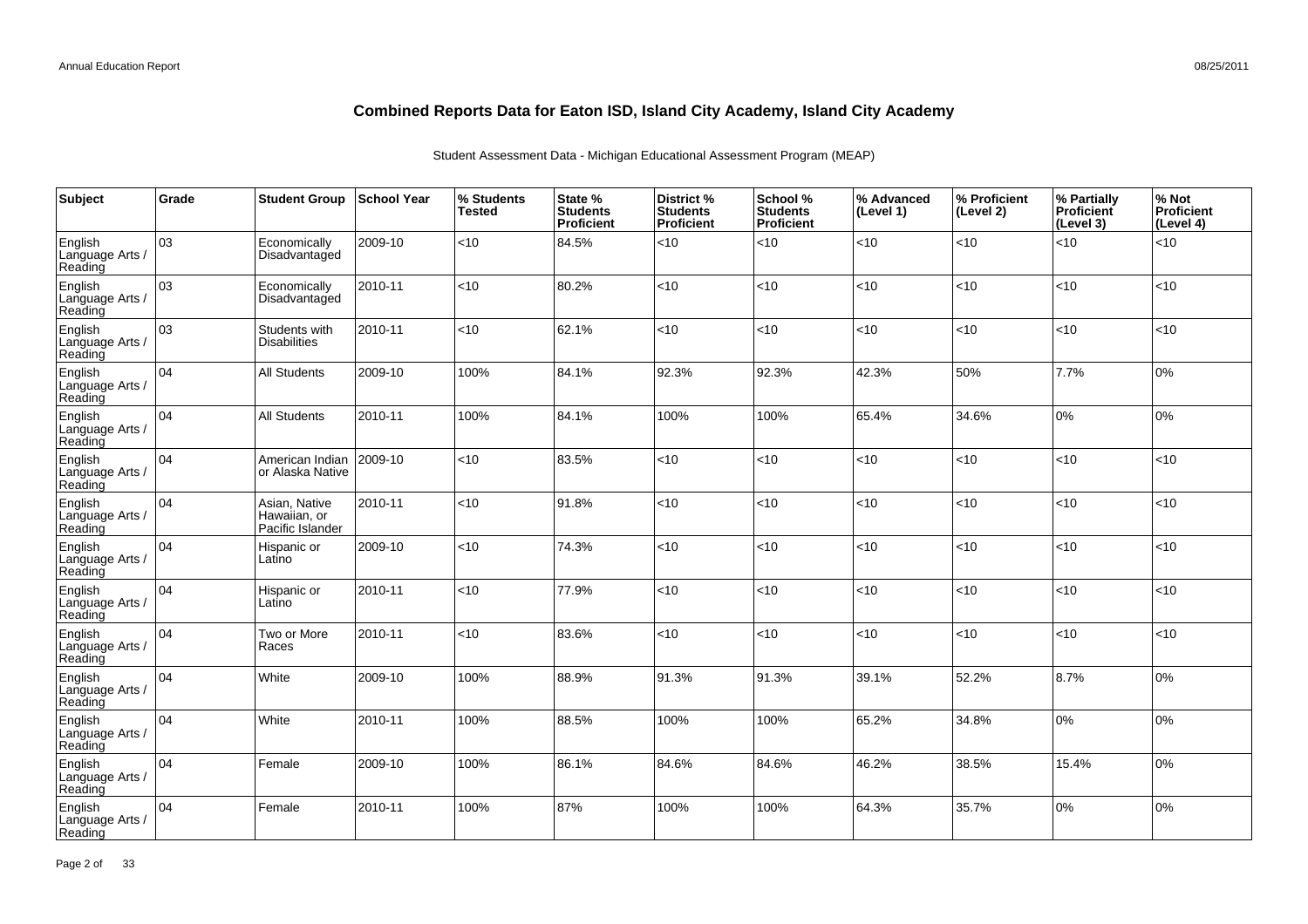| Subject                               | Grade | <b>Student Group</b>                              | <b>School Year</b> | % Students<br><b>Tested</b> | State %<br><b>Students</b><br>Proficient | District %<br><b>Students</b><br><b>Proficient</b> | School %<br><b>Students</b><br><b>Proficient</b> | % Advanced<br>(Level 1) | % Proficient<br>(Level 2) | % Partially<br><b>Proficient</b><br>(Level 3) | % Not<br>Proficient<br>(Level 4) |
|---------------------------------------|-------|---------------------------------------------------|--------------------|-----------------------------|------------------------------------------|----------------------------------------------------|--------------------------------------------------|-------------------------|---------------------------|-----------------------------------------------|----------------------------------|
| English<br>Language Arts /<br>Reading | 104   | Male                                              | 2009-10            | 100%                        | 82.1%                                    | 100%                                               | 100%                                             | 38.5%                   | 61.5%                     | 0%                                            | 0%                               |
| English<br>Language Arts /<br>Reading | 104   | Male                                              | 2010-11            | 100%                        | 81.3%                                    | 100%                                               | 100%                                             | 66.7%                   | 33.3%                     | 0%                                            | 10%                              |
| English<br>Language Arts /<br>Reading | 104   | Economically<br>Disadvantaged                     | 2009-10            | 100%                        | 75.7%                                    | 90%                                                | 90%                                              | 50%                     | 40%                       | 10%                                           | 0%                               |
| English<br>Language Arts /<br>Reading | 104   | Economically<br>Disadvantaged                     | 2010-11            | $<$ 10                      | 76.1%                                    | <10                                                | <10                                              | <10                     | <10                       | <10                                           | <10                              |
| English<br>Language Arts /<br>Reading | 104   | Students with<br><b>Disabilities</b>              | 2009-10            | <10                         | 58%                                      | <10                                                | < 10                                             | <10                     | <10                       | <10                                           | <10                              |
| English<br>Language Arts /<br>Reading | 05    | <b>All Students</b>                               | 2009-10            | 100%                        | 85.2%                                    | 95.2%                                              | 95.2%                                            | 42.9%                   | 52.4%                     | 0%                                            | 4.8%                             |
| English<br>Language Arts /<br>Reading | 05    | <b>All Students</b>                               | 2010-11            | 100%                        | 85.1%                                    | 96%                                                | 96%                                              | 64%                     | 32%                       | 4%                                            | 0%                               |
| English<br>Language Arts /<br>Reading | 05    | Asian, Native<br>Hawaiian, or<br>Pacific Islander | 2009-10            | <10                         | 90.6%                                    | <10                                                | <10                                              | <10                     | <10                       | <10                                           | <10                              |
| English<br>Language Arts /<br>Reading | 05    | Asian, Native<br>Hawaiian, or<br>Pacific Islander | 2010-11            | < 10                        | 92.2%                                    | <10                                                | < 10                                             | < 10                    | <10                       | <10                                           | <10                              |
| English<br>Language Arts /<br>Reading | 05    | Hispanic or<br>Latino                             | 2009-10            | $<$ 10                      | 74.6%                                    | <10                                                | <10                                              | <10                     | <10                       | <10                                           | <10                              |
| English<br>Language Arts /<br>Reading | 05    | Hispanic or<br>Latino                             | 2010-11            | <10                         | 78.5%                                    | <10                                                | < 10                                             | <10                     | <10                       | < 10                                          | <10                              |
| English<br>Language Arts /<br>Reading | 05    | White                                             | 2009-10            | 100%                        | 89.8%                                    | 94.4%                                              | 94.4%                                            | 33.3%                   | 61.1%                     | 0%                                            | 5.6%                             |
| English<br>Language Arts /<br>Reading | lo5   | White                                             | 2010-11            | 100%                        | 89%                                      | 95.2%                                              | 95.2%                                            | 61.9%                   | 33.3%                     | 4.8%                                          | 0%                               |
| English<br>Language Arts<br>Reading   | 05    | Female                                            | 2009-10            | 100%                        | 86.8%                                    | 100%                                               | 100%                                             | 61.5%                   | 38.5%                     | 0%                                            | 0%                               |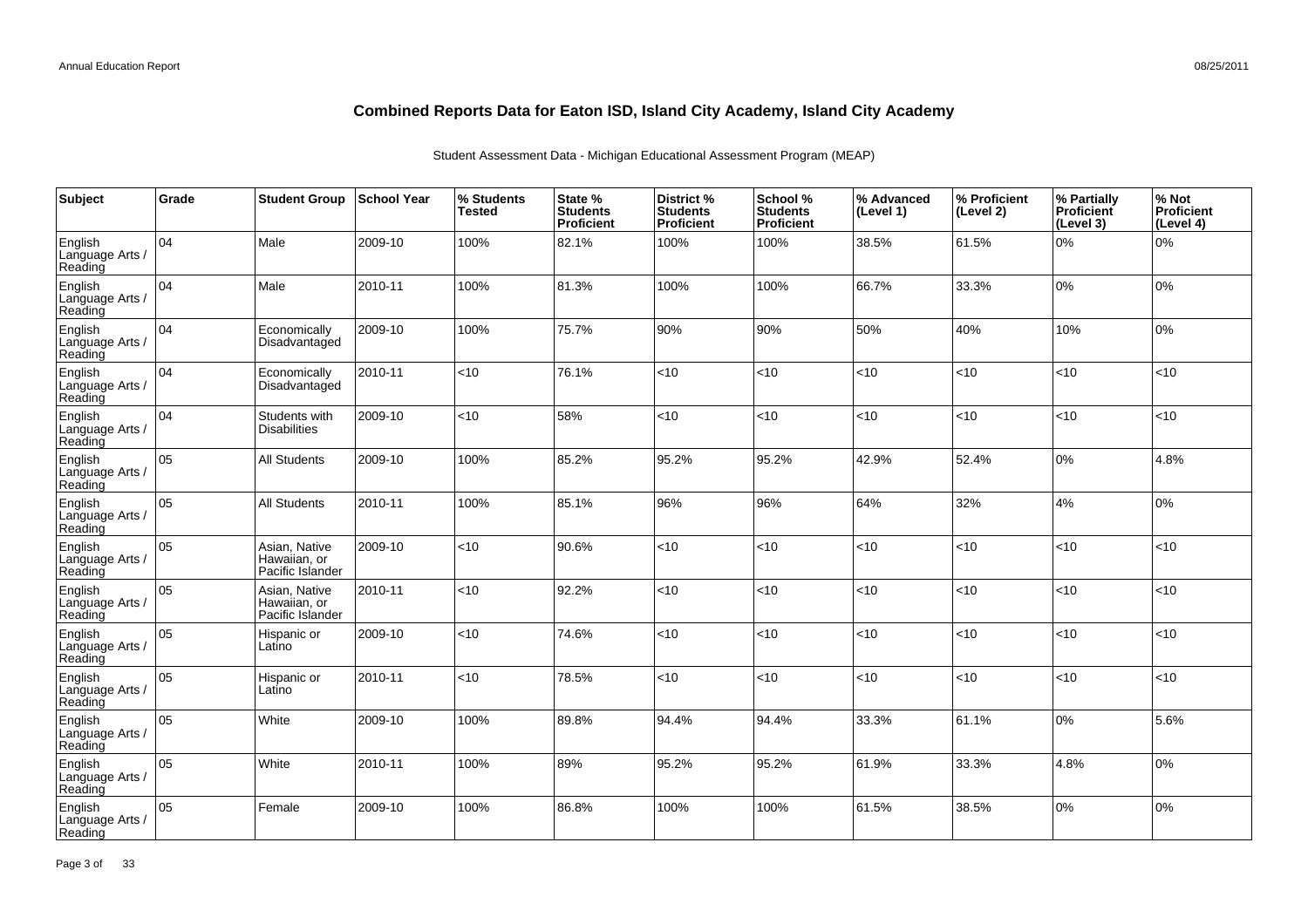| Subject                               | Grade | <b>Student Group</b>                              | <b>School Year</b> | % Students<br><b>Tested</b> | State %<br><b>Students</b><br>Proficient | District %<br><b>Students</b><br>Proficient | School %<br><b>Students</b><br><b>Proficient</b> | % Advanced<br>(Level 1) | │% Proficient<br>(Level 2) | % Partially<br>Proficient<br>(Level 3) | % Not<br>Proficient<br>(Level 4) |
|---------------------------------------|-------|---------------------------------------------------|--------------------|-----------------------------|------------------------------------------|---------------------------------------------|--------------------------------------------------|-------------------------|----------------------------|----------------------------------------|----------------------------------|
| English<br>Language Arts /<br>Reading | 05    | Female                                            | 2010-11            | 100%                        | 87.7%                                    | 100%                                        | 100%                                             | 66.7%                   | 33.3%                      | 0%                                     | 0%                               |
| English<br>Language Arts /<br>Reading | lo5   | Male                                              | 2009-10            | <10                         | 83.5%                                    | <10                                         | <10                                              | < 10                    | <10                        | <10                                    | <10                              |
| English<br>Language Arts /<br>Reading | 05    | Male                                              | 2010-11            | 100%                        | 82.6%                                    | 92.3%                                       | 92.3%                                            | 61.5%                   | 30.8%                      | 7.7%                                   | 0%                               |
| English<br>Language Arts /<br>Reading | 05    | Economically<br>Disadvantaged                     | 2009-10            | 100%                        | 76.6%                                    | 91.7%                                       | 91.7%                                            | 58.3%                   | 33.3%                      | 0%                                     | 8.3%                             |
| English<br>Language Arts /<br>Reading | 05    | Economically<br>Disadvantaged                     | 2010-11            | <10                         | 77.4%                                    | < 10                                        | < 10                                             | <10                     | $<$ 10                     | < 10                                   | <10                              |
| English<br>Language Arts /<br>Reading | 05    | Students with<br><b>Disabilities</b>              | 2009-10            | <10                         | 57.6%                                    | < 10                                        | <10                                              | < 10                    | < 10                       | <10                                    | <10                              |
| English<br>Language Arts /<br>Reading | 05    | Students with<br><b>Disabilities</b>              | 2010-11            | <10                         | 53%                                      | < 10                                        | <10                                              | <10                     | < 10                       | < 10                                   | <10                              |
| English<br>Language Arts /<br>Reading | 06    | <b>All Students</b>                               | 2009-10            | 100%                        | 87.7%                                    | 78.9%                                       | 78.9%                                            | 31.6%                   | 47.4%                      | 21.1%                                  | 0%                               |
| English<br>Language Arts /<br>Reading | 06    | <b>All Students</b>                               | 2010-11            | 100%                        | 84%                                      | 91.7%                                       | 91.7%                                            | 41.7%                   | 50%                        | 8.3%                                   | 0%                               |
| English<br>Language Arts /<br>Reading | 06    | Asian, Native<br>Hawaiian, or<br>Pacific Islander | 2010-11            | <10                         | 91.3%                                    | < 10                                        | <10                                              | < 10                    | <10                        | <10                                    | <10                              |
| English<br>Language Arts /<br>Reading | 06    | Hispanic or<br>Latino                             | 2009-10            | <10                         | 82.3%                                    | < 10                                        | <10                                              | < 10                    | <10                        | <10                                    | <10                              |
| English<br>Language Arts /<br>Reading | 06    | Hispanic or<br>Latino                             | 2010-11            | <10                         | 75.4%                                    | < 10                                        | <10                                              | <10                     | <10                        | <10                                    | <10                              |
| English<br>Language Arts /<br>Reading | 06    | Two or More<br>Races                              | 2010-11            | <10                         | 83.1%                                    | < 10                                        | <10                                              | <10                     | < 10                       | <10                                    | <10                              |
| English<br>Language Arts /<br>Reading | 06    | White                                             | 2009-10            | 100%                        | 91.1%                                    | 82.4%                                       | 82.4%                                            | 35.3%                   | 47.1%                      | 17.6%                                  | 0%                               |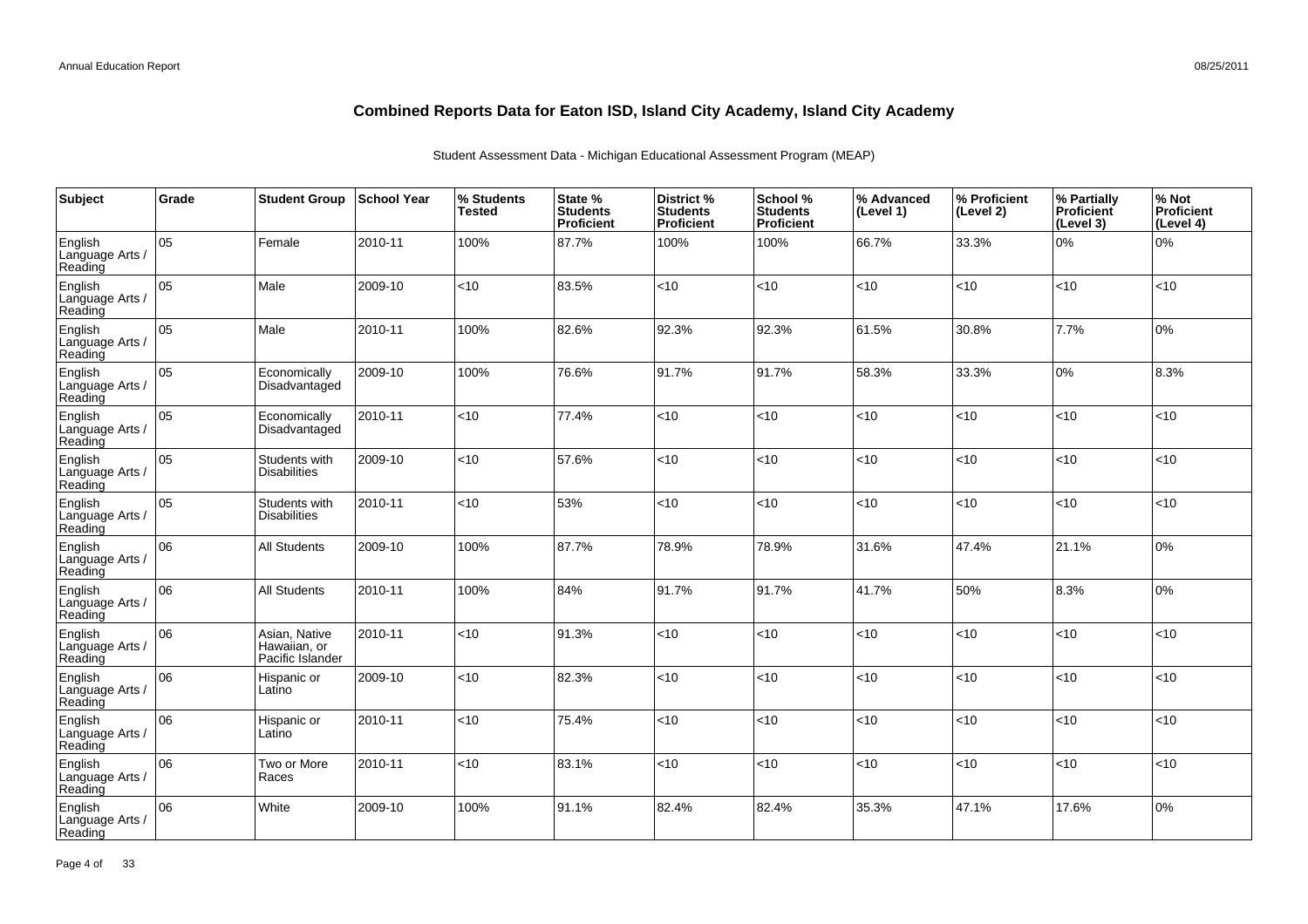| Subject                               | Grade | <b>Student Group</b>                 | <b>School Year</b> | % Students<br><b>Tested</b> | State %<br><b>Students</b><br>Proficient | <b>District %</b><br><b>Students</b><br>Proficient | School %<br><b>Students</b><br><b>Proficient</b> | % Advanced<br>(Level 1) | % Proficient<br>(Level 2) | % Partially<br><b>Proficient</b><br>(Level 3) | % Not<br>Proficient<br>(Level 4) |
|---------------------------------------|-------|--------------------------------------|--------------------|-----------------------------|------------------------------------------|----------------------------------------------------|--------------------------------------------------|-------------------------|---------------------------|-----------------------------------------------|----------------------------------|
| English<br>Language Arts /<br>Reading | 06    | White                                | 2010-11            | 100%                        | 88.8%                                    | 90%                                                | 90%                                              | 35%                     | 55%                       | 10%                                           | 0%                               |
| English<br>Language Arts /<br>Reading | lo6   | Female                               | 2009-10            | $<$ 10                      | 90%                                      | <10                                                | <10                                              | <10                     | <10                       | <10                                           | <10                              |
| English<br>Language Arts /<br>Reading | 06    | Female                               | 2010-11            | 100%                        | 86.9%                                    | 92.9%                                              | 92.9%                                            | 57.1%                   | 35.7%                     | 7.1%                                          | 0%                               |
| English<br>Language Arts /<br>Reading | 06    | Male                                 | 2009-10            | 100%                        | 85.4%                                    | 63.6%                                              | 63.6%                                            | 18.2%                   | 45.5%                     | 36.4%                                         | 0%                               |
| English<br>Language Arts /<br>Reading | 06    | Male                                 | 2010-11            | 100%                        | 81.2%                                    | 90%                                                | 90%                                              | 20%                     | 70%                       | 10%                                           | 0%                               |
| English<br>Language Arts /<br>Reading | 06    | Economically<br>Disadvantaged        | 2009-10            | $<$ 10                      | 81.1%                                    | <10                                                | <10                                              | <10                     | <10                       | <10                                           | <10                              |
| English<br>Language Arts /<br>Reading | 06    | Economically<br>Disadvantaged        | 2010-11            | 100%                        | 75.6%                                    | 92.9%                                              | 92.9%                                            | 42.9%                   | 50%                       | 7.1%                                          | 0%                               |
| English<br>Language Arts /<br>Reading | 06    | Students with<br><b>Disabilities</b> | 2009-10            | <10                         | 59.9%                                    | <10                                                | <10                                              | < 10                    | <10                       | <10                                           | <10                              |
| English<br>Language Arts /<br>Reading | 06    | Students with<br><b>Disabilities</b> | 2010-11            | <10                         | 48.5%                                    | <10                                                | < 10                                             | < 10                    | < 10                      | <10                                           | <10                              |
| English<br>Language Arts /<br>Reading | 107   | <b>All Students</b>                  | 2009-10            | 100%                        | 82%                                      | 94.1%                                              | 94.1%                                            | 52.9%                   | 41.2%                     | 5.9%                                          | 0%                               |
| English<br>Language Arts /<br>Reading | 107   | <b>All Students</b>                  | 2010-11            | 100%                        | 79%                                      | 70.6%                                              | 70.6%                                            | 52.9%                   | 17.6%                     | 17.6%                                         | 11.8%                            |
| English<br>Language Arts /<br>Reading | 107   | American Indian<br>or Alaska Native  | 2009-10            | $<$ 10                      | 79.2%                                    | <10                                                | <10                                              | <10                     | <10                       | <10                                           | <10                              |
| English<br>Language Arts /<br>Reading | 107   | Hispanic or<br>Latino                | 2009-10            | <10                         | 71.7%                                    | <10                                                | <10                                              | <10                     | <10                       | <10                                           | <10                              |
| English<br>Language Arts<br>Reading   | 107   | Hispanic or<br>Latino                | 2010-11            | $<$ 10                      | 71.6%                                    | <10                                                | $<$ 10                                           | < 10                    | <10                       | < 10                                          | < 10                             |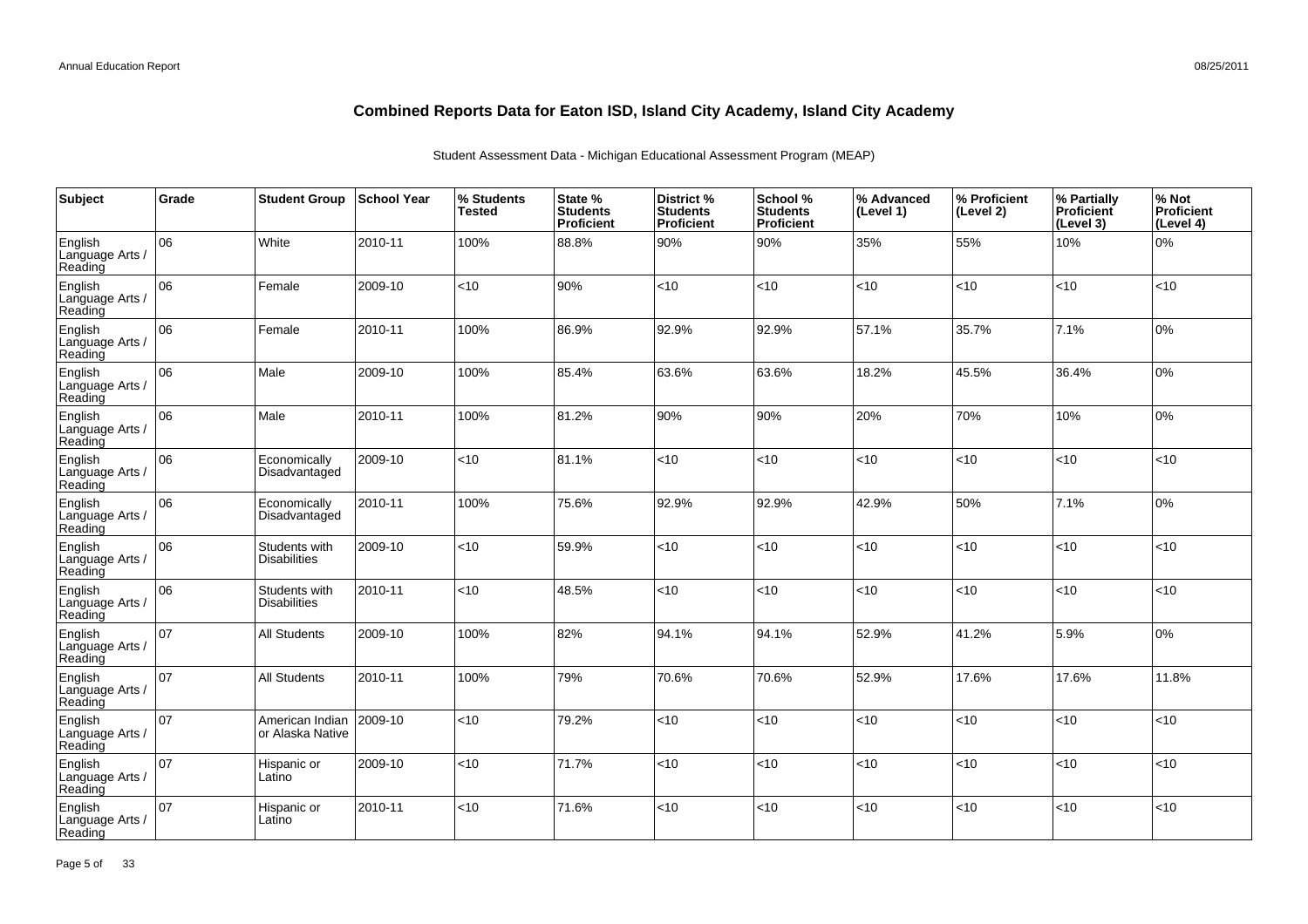| Subject                               | Grade | <b>Student Group</b>                              | <b>School Year</b> | % Students<br><b>Tested</b> | State %<br><b>Students</b><br>Proficient | District %<br><b>Students</b><br>Proficient | School %<br><b>Students</b><br><b>Proficient</b> | % Advanced<br>(Level 1) | % Proficient<br>(Level 2) | % Partially<br>Proficient<br>(Level 3) | % Not<br>Proficient<br>(Level 4) |
|---------------------------------------|-------|---------------------------------------------------|--------------------|-----------------------------|------------------------------------------|---------------------------------------------|--------------------------------------------------|-------------------------|---------------------------|----------------------------------------|----------------------------------|
| English<br>Language Arts /<br>Reading | 07    | White                                             | 2009-10            | 100%                        | 87.3%                                    | 93.3%                                       | 93.3%                                            | 53.3%                   | 40%                       | 6.7%                                   | 0%                               |
| English<br>Language Arts /<br>Reading | 07    | White                                             | 2010-11            | 100%                        | 84.4%                                    | 80%                                         | 80%                                              | 60%                     | 20%                       | 6.7%                                   | 13.3%                            |
| English<br>Language Arts /<br>Reading | 07    | Female                                            | 2009-10            | 100%                        | 84.5%                                    | 90.9%                                       | 90.9%                                            | 45.5%                   | 45.5%                     | 9.1%                                   | 0%                               |
| English<br>Language Arts /<br>Reading | 07    | Female                                            | 2010-11            | $<$ 10                      | 83.3%                                    | <10                                         | <10                                              | <10                     | <10                       | < 10                                   | <10                              |
| English<br>Language Arts /<br>Reading | 07    | Male                                              | 2009-10            | <10                         | 79.6%                                    | <10                                         | < 10                                             | <10                     | $<$ 10                    | < 10                                   | <10                              |
| English<br>Language Arts /<br>Reading | 07    | Male                                              | 2010-11            | 100%                        | 75%                                      | 58.3%                                       | 58.3%                                            | 41.7%                   | 16.7%                     | 25%                                    | 16.7%                            |
| English<br>Language Arts /<br>Reading | 07    | Economically<br>Disadvantaged                     | 2009-10            | 100%                        | 72.4%                                    | 91.7%                                       | 91.7%                                            | 58.3%                   | 33.3%                     | 8.3%                                   | 0%                               |
| English<br>Language Arts<br>Reading   | 07    | Economically<br>Disadvantaged                     | 2010-11            | <10                         | 68.6%                                    | <10                                         | <10                                              | <10                     | <10                       | < 10                                   | <10                              |
| English<br>Language Arts<br>Reading   | 107   | Students with<br><b>Disabilities</b>              | 2009-10            | $<$ 10                      | 48%                                      | <10                                         | < 10                                             | <10                     | < 10                      | < 10                                   | <10                              |
| English<br>Language Arts<br>Reading   | 07    | Students with<br><b>Disabilities</b>              | 2010-11            | <10                         | 36.3%                                    | <10                                         | <10                                              | <10                     | <10                       | $ $ < 10                               | <10                              |
| English<br>Language Arts<br>Reading   | 08    | <b>All Students</b>                               | 2009-10            | 100%                        | 83.4%                                    | 94.4%                                       | 94.4%                                            | 50%                     | 44.4%                     | 5.6%                                   | 0%                               |
| English<br>Language Arts<br>Reading   | 08    | <b>All Students</b>                               | 2010-11            | 100%                        | 81.9%                                    | 100%                                        | 100%                                             | 33.3%                   | 66.7%                     | 10%                                    | 0%                               |
| English<br>Language Arts /<br>Reading | 08    | Asian, Native<br>Hawaiian, or<br>Pacific Islander | 2010-11            | $<$ 10                      | 90.5%                                    | <10                                         | <10                                              | <10                     | <10                       | <10                                    | <10                              |
| English<br>Language Arts<br>Reading   | 08    | <b>Black or African</b><br>American               | 2009-10            | $<$ 10                      | 70.9%                                    | <10                                         | < 10                                             | <10                     | < 10                      | < 10                                   | <10                              |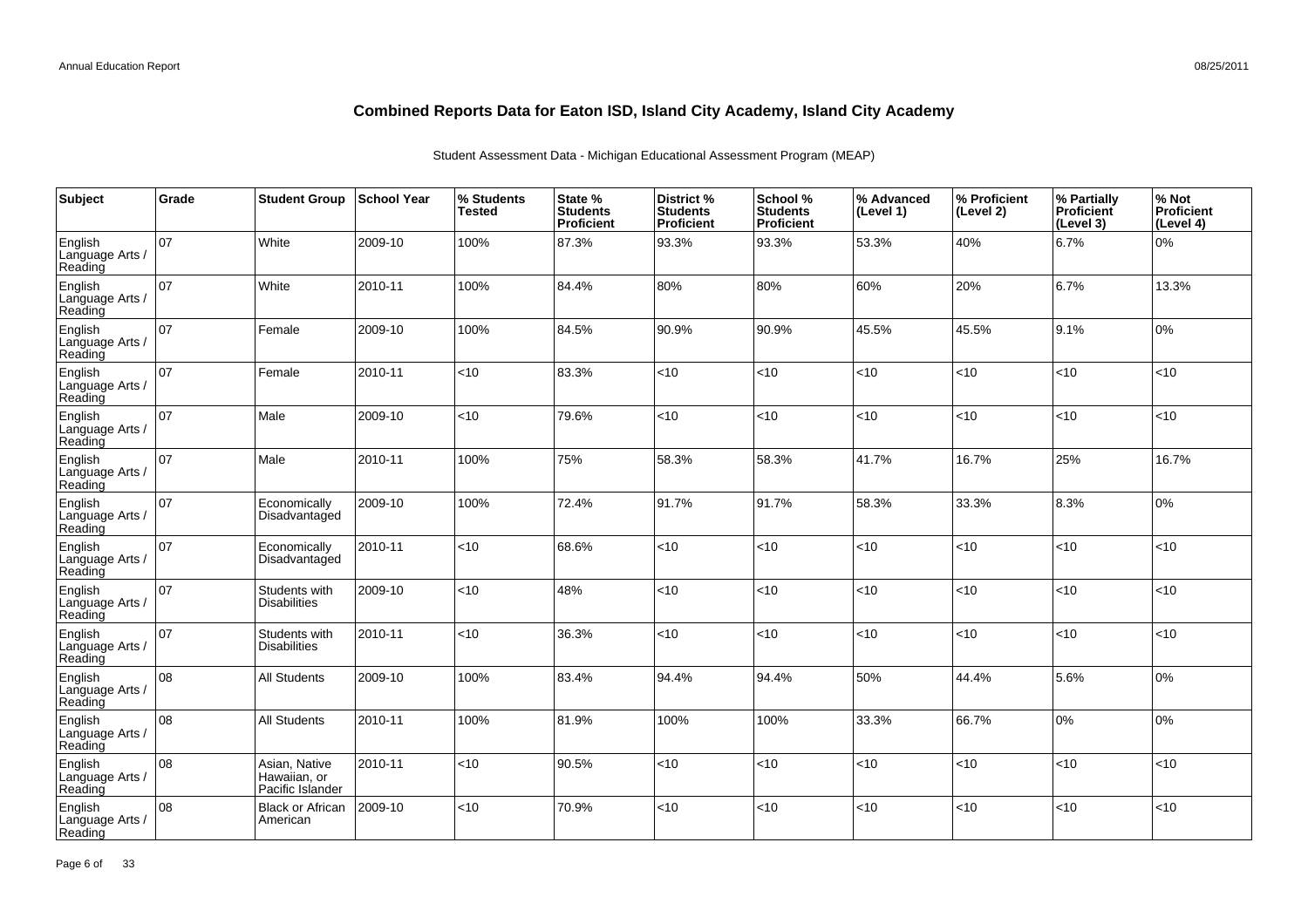| Subject                               | Grade | <b>Student Group</b>                              | <b>School Year</b> | % Students<br><b>Tested</b> | State %<br><b>Students</b><br><b>Proficient</b> | District %<br><b>Students</b><br>Proficient | School %<br><b>Students</b><br>Proficient | % Advanced<br>(Level 1) | % Proficient<br>(Level 2) | % Partially<br><b>Proficient</b><br>(Level 3) | % Not<br>Proficient<br>(Level 4) |
|---------------------------------------|-------|---------------------------------------------------|--------------------|-----------------------------|-------------------------------------------------|---------------------------------------------|-------------------------------------------|-------------------------|---------------------------|-----------------------------------------------|----------------------------------|
| English<br>Language Arts /<br>Reading | 08    | Hispanic or<br>Latino                             | 2009-10            | < 10                        | 76.5%                                           | < 10                                        | <10                                       | $<10$                   | <10                       | <10                                           | <10                              |
| English<br>Language Arts /<br>Reading | 08    | Hispanic or<br>Latino                             | 2010-11            | $<10$                       | 74.5%                                           | <10                                         | <10                                       | < 10                    | <10                       | <10                                           | <10                              |
| English<br>Language Arts /<br>Reading | 08    | White                                             | 2009-10            | 100%                        | 86.9%                                           | 93.8%                                       | 93.8%                                     | 50%                     | 43.8%                     | 6.3%                                          | 0%                               |
| English<br>Language Arts /<br>Reading | 08    | White                                             | 2010-11            | 100%                        | 85.9%                                           | 100%                                        | 100%                                      | 26.7%                   | 73.3%                     | 0%                                            | 0%                               |
| English<br>Language Arts /<br>Reading | 08    | Female                                            | 2009-10            | 100%                        | 87.5%                                           | 93.8%                                       | 93.8%                                     | 56.3%                   | 37.5%                     | 6.3%                                          | 0%                               |
| English<br>Language Arts /<br>Reading | 08    | Female                                            | 2010-11            | 100%                        | 86.1%                                           | 100%                                        | 100%                                      | 25%                     | 75%                       | 0%                                            | 0%                               |
| English<br>Language Arts /<br>Reading | 08    | Male                                              | 2009-10            | <10                         | 79.4%                                           | <10                                         | <10                                       | ~10                     | <10                       | <10                                           | <10                              |
| English<br>Language Arts /<br>Reading | 08    | Male                                              | 2010-11            | $<10$                       | 77.8%                                           | <10                                         | <10                                       | ~10                     | <10                       | <10                                           | <10                              |
| English<br>Language Arts /<br>Reading | 08    | Economically<br>Disadvantaged                     | 2009-10            | < 10                        | 75%                                             | < 10                                        | <10                                       | < 10                    | $<$ 10                    | 10                                            | <10                              |
| English<br>Language Arts /<br>Reading | 08    | Economically<br>Disadvantaged                     | 2010-11            | 100%                        | 72.7%                                           | 100%                                        | 100%                                      | 27.3%                   | 72.7%                     | 0%                                            | 0%                               |
| English<br>Language Arts /<br>Reading | 08    | Students with<br><b>Disabilities</b>              | 2009-10            | < 10                        | 48.6%                                           | <10                                         | < 10                                      | < 10                    | < 10                      | <10                                           | <10                              |
| English<br>Language Arts /<br>Reading | 08    | Students with<br><b>Disabilities</b>              | 2010-11            | < 10                        | 43%                                             | <10                                         | <10                                       | < 10                    | < 10                      | < 10                                          | <10                              |
| <b>Mathematics</b>                    | 03    | <b>All Students</b>                               | 2009-10            | 100%                        | 94.8%                                           | 96%                                         | 96%                                       | 80%                     | 16%                       | 4%                                            | 0%                               |
| <b>Mathematics</b>                    | 03    | <b>All Students</b>                               | 2010-11            | 100%                        | 95.3%                                           | 100%                                        | 100%                                      | 52%                     | 48%                       | 0%                                            | 0%                               |
| <b>Mathematics</b>                    | 03    | American Indian<br>or Alaska Native               | 2009-10            | $<$ 10                      | 92.8%                                           | < 10                                        | <10                                       | < 10                    | <10                       | <10                                           | $<$ 10                           |
| Mathematics<br>Page 7 of 33           | 03    | Asian, Native<br>Hawaiian, or<br>Pacific Islander | 2010-11            | $<10$                       | 98.2%                                           | <10                                         | < 10                                      | $<10$                   | < 10                      | <10                                           | <10                              |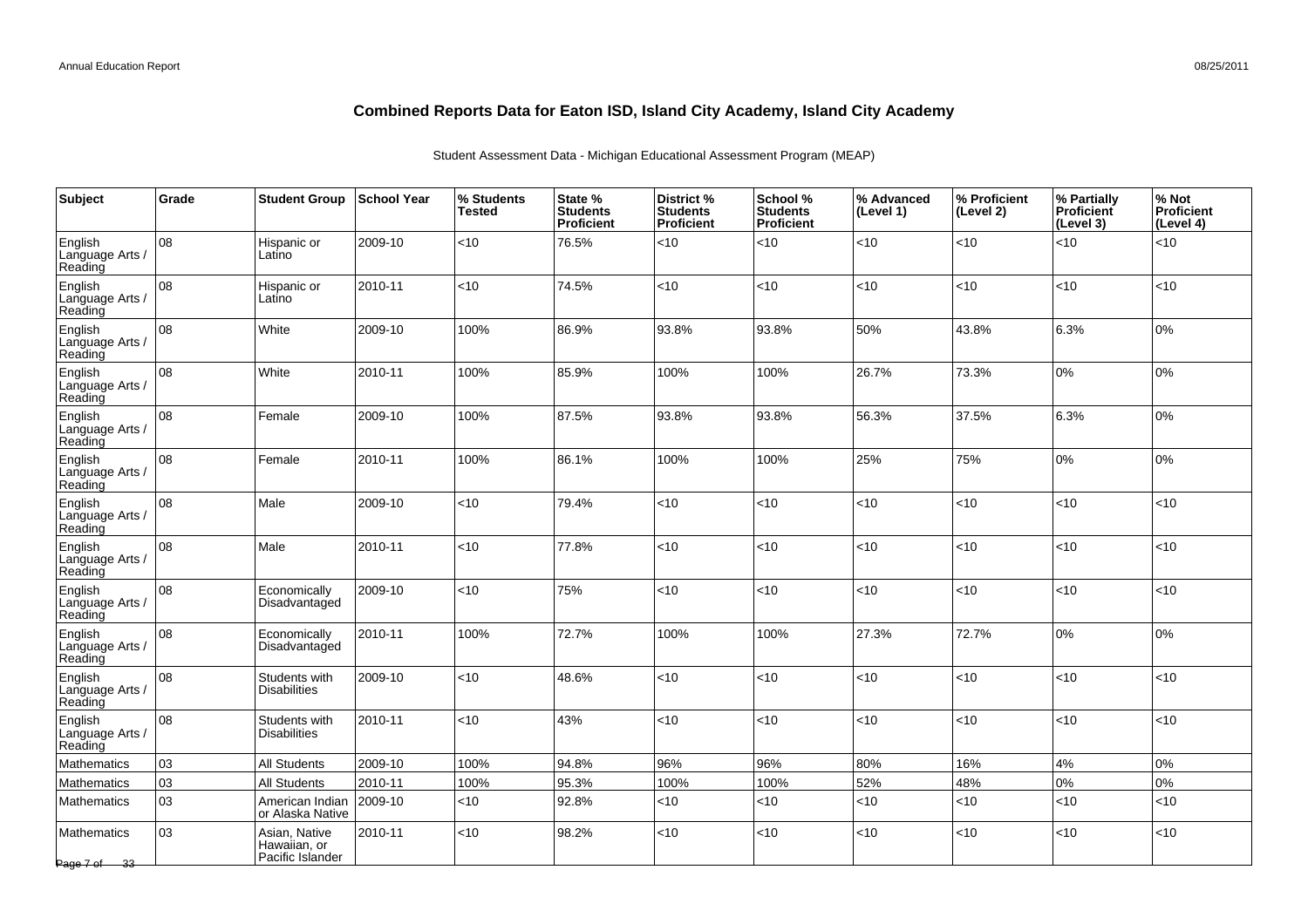| Subject                         | Grade | <b>Student Group</b>                              | ∣School Year | % Students<br><b>Tested</b> | State %<br><b>Students</b><br><b>Proficient</b> | <b>District %</b><br><b>Students</b><br><b>Proficient</b> | School %<br><b>Students</b><br><b>Proficient</b> | % Advanced<br>(Level 1) | % Proficient<br>(Level 2) | % Partially<br><b>Proficient</b><br>(Level 3) | % Not<br><b>Proficient</b><br>(Level 4) |
|---------------------------------|-------|---------------------------------------------------|--------------|-----------------------------|-------------------------------------------------|-----------------------------------------------------------|--------------------------------------------------|-------------------------|---------------------------|-----------------------------------------------|-----------------------------------------|
| <b>Mathematics</b>              | 03    | <b>Black or African</b><br>American               | 2009-10      | <10                         | 87.7%                                           | <10                                                       | $<$ 10                                           | <10                     | <10                       | <10                                           | <10                                     |
| <b>Mathematics</b>              | 03    | Hispanic or<br>Latino                             | 2009-10      | $<10$                       | 92.3%                                           | <10                                                       | $<$ 10                                           | <10                     | <10                       | $<10$                                         | <10                                     |
| <b>Mathematics</b>              | 03    | Hispanic or<br>Latino                             | 2010-11      | $<$ 10                      | 93.5%                                           | <10                                                       | < 10                                             | < 10                    | <10                       | $<$ 10                                        | $<$ 10                                  |
| <b>Mathematics</b>              | 03    | Two or More<br>Races                              | 2010-11      | < 10                        | 95.8%                                           | <10                                                       | $<$ 10                                           | < 10                    | <10                       | < 10                                          | <10                                     |
| <b>Mathematics</b>              | 03    | White                                             | 2009-10      | 100%                        | 96.9%                                           | 95.5%                                                     | 95.5%                                            | 81.8%                   | 13.6%                     | 4.5%                                          | 0%                                      |
| <b>Mathematics</b>              | 03    | White                                             | 2010-11      | 100%                        | 97.1%                                           | 100%                                                      | 100%                                             | 50%                     | 50%                       | 0%                                            | 0%                                      |
| <b>Mathematics</b>              | 03    | Female                                            | 2009-10      | 100%                        | 94.8%                                           | 92.9%                                                     | 92.9%                                            | 85.7%                   | 7.1%                      | 7.1%                                          | 0%                                      |
| Mathematics                     | 03    | Female                                            | 2010-11      | 100%                        | 95.3%                                           | 100%                                                      | 100%                                             | 40%                     | 60%                       | 0%                                            | 0%                                      |
| <b>Mathematics</b>              | 03    | Male                                              | 2009-10      | 100%                        | 94.8%                                           | 100%                                                      | 100%                                             | 72.7%                   | 27.3%                     | 0%                                            | 0%                                      |
| Mathematics                     | 03    | Male                                              | 2010-11      | 100%                        | 95.3%                                           | 100%                                                      | 100%                                             | 70%                     | 30%                       | 0%                                            | 0%                                      |
| Mathematics                     | 03    | Economically<br>Disadvantaged                     | 2009-10      | <10                         | 91.9%                                           | <10                                                       | $<$ 10                                           | <10                     | <10                       | <10                                           | <10                                     |
| <b>Mathematics</b>              | 03    | Economically<br>Disadvantaged                     | 2010-11      | < 10                        | 92.7%                                           | <10                                                       | $<$ 10                                           | < 10                    | <10                       | < 10                                          | <10                                     |
| Mathematics                     | 03    | Students with<br><b>Disabilities</b>              | 2010-11      | $<$ 10                      | 88.7%                                           | <10                                                       | $<$ 10                                           | < 10                    | <10                       | $ $ < 10                                      | <10                                     |
| <b>Mathematics</b>              | 04    | All Students                                      | 2009-10      | 100%                        | 92.3%                                           | 100%                                                      | 100%                                             | 46.2%                   | 53.8%                     | 0%                                            | 0%                                      |
| <b>Mathematics</b>              | 04    | <b>All Students</b>                               | 2010-11      | 100%                        | 91.5%                                           | 100%                                                      | 100%                                             | 61.5%                   | 38.5%                     | 0%                                            | 0%                                      |
| <b>Mathematics</b>              | 04    | American Indian<br>or Alaska Native               | 2009-10      | $<$ 10                      | 89.5%                                           | <10                                                       | $<$ 10                                           | < 10                    | <10                       | <10                                           | <10                                     |
| <b>Mathematics</b>              | 04    | Asian, Native<br>Hawaiian, or<br>Pacific Islander | 2010-11      | $ $ < 10                    | 96.8%                                           | <10                                                       | < 10                                             | < 10                    | $<$ 10                    | $ $ < 10                                      | <10                                     |
| <b>Mathematics</b>              | 04    | Hispanic or<br>Latino                             | 2009-10      | $<10$                       | 89.3%                                           | <10                                                       | < 10                                             | <10                     | <10                       | <10                                           | <10                                     |
| <b>Mathematics</b>              | 04    | Hispanic or<br>Latino                             | 2010-11      | $<10$                       | 88.7%                                           | <10                                                       | <10                                              | <10                     | <10                       | $ $ < 10                                      | <10                                     |
| <b>Mathematics</b>              | 04    | Two or More<br>Races                              | 2010-11      | $<$ 10                      | 90.9%                                           | <10                                                       | $<$ 10                                           | <10                     | $<$ 10                    | $<$ 10                                        | <10                                     |
| <b>Mathematics</b>              | 04    | White                                             | 2009-10      | 100%                        | 95.1%                                           | 100%                                                      | 100%                                             | 47.8%                   | 52.2%                     | 0%                                            | 0%                                      |
| <b>Mathematics</b>              | 04    | White                                             | 2010-11      | 100%                        | 94.3%                                           | 100%                                                      | 100%                                             | 69.6%                   | 30.4%                     | 0%                                            | 0%                                      |
| Mathematics                     | 04    | Female                                            | 2009-10      | 100%                        | 92.9%                                           | 100%                                                      | 100%                                             | 38.5%                   | 61.5%                     | 0%                                            | 0%                                      |
| Mathematics                     | 04    | Female                                            | 2010-11      | 100%                        | 91.6%                                           | 100%                                                      | 100%                                             | 64.3%                   | 35.7%                     | 0%                                            | 0%                                      |
| Mathematics<br>Page 8 of<br>-33 | 04    | Male                                              | 2009-10      | 100%                        | 91.6%                                           | 100%                                                      | 100%                                             | 53.8%                   | 46.2%                     | 0%                                            | 0%                                      |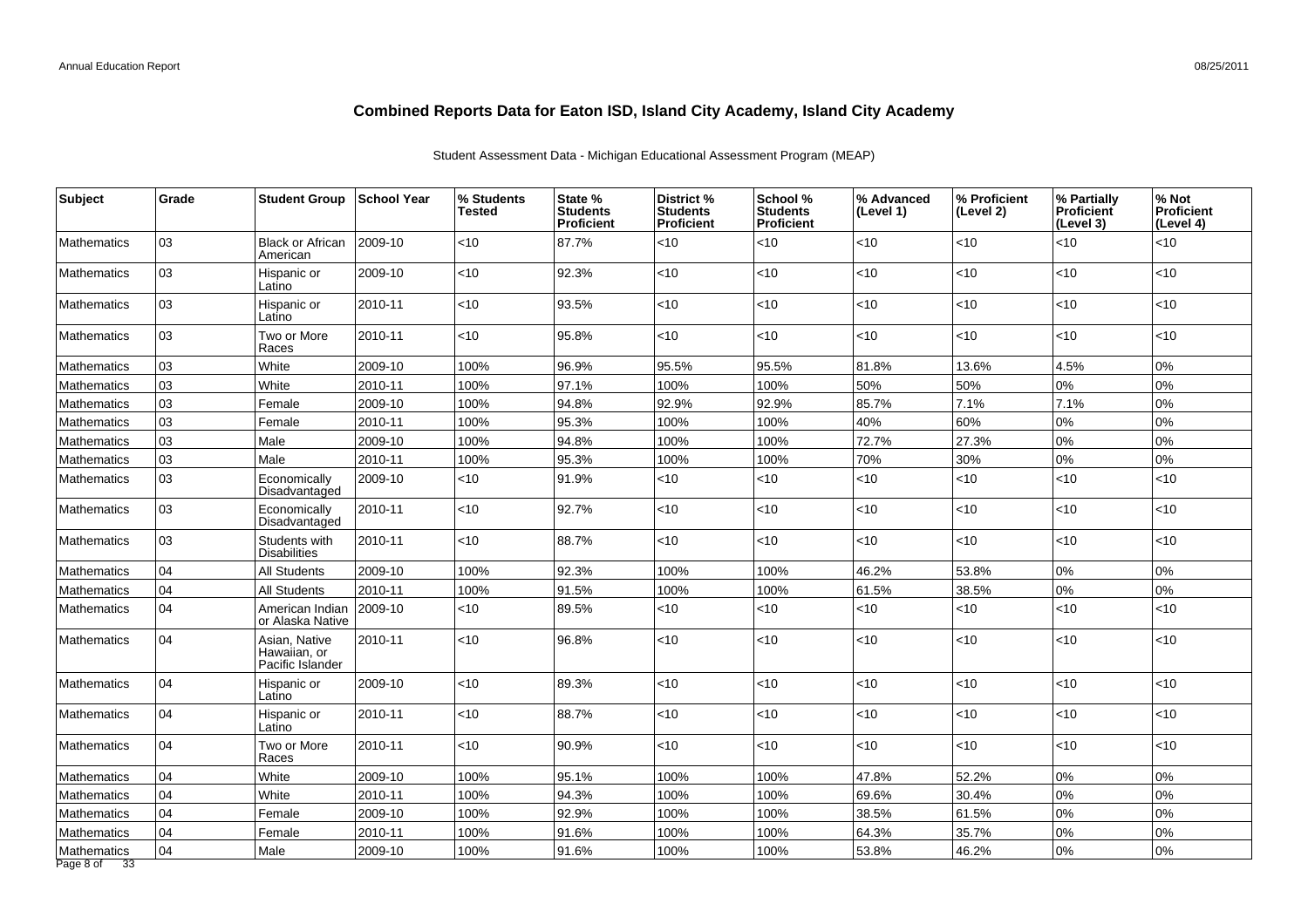| Subject            | Grade | <b>Student Group</b>                              | <b>School Year</b> | % Students<br>Tested | State %<br><b>Students</b><br>Proficient | District %<br><b>Students</b><br><b>Proficient</b> | School %<br><b>Students</b><br><b>Proficient</b> | % Advanced<br>(Level 1) | % Proficient<br>(Level 2) | % Partially<br><b>Proficient</b><br>(Level 3) | % Not<br>Proficient<br>(Level 4) |
|--------------------|-------|---------------------------------------------------|--------------------|----------------------|------------------------------------------|----------------------------------------------------|--------------------------------------------------|-------------------------|---------------------------|-----------------------------------------------|----------------------------------|
| Mathematics        | 04    | Male                                              | 2010-11            | 100%                 | 91.3%                                    | 100%                                               | 100%                                             | 58.3%                   | 41.7%                     | 0%                                            | 0%                               |
| <b>Mathematics</b> | 04    | Economically<br>Disadvantaged                     | 2009-10            | 100%                 | 87.8%                                    | 100%                                               | 100%                                             | 60%                     | 40%                       | 0%                                            | 0%                               |
| <b>Mathematics</b> | 04    | Economically<br>Disadvantaged                     | 2010-11            | $<$ 10               | 86.9%                                    | <10                                                | <10                                              | $<$ 10                  | <10                       | < 10                                          | <10                              |
| <b>Mathematics</b> | 04    | Students with<br><b>Disabilities</b>              | 2009-10            | <10                  | 80%                                      | <10                                                | < 10                                             | <10                     | < 10                      | <10                                           | <10                              |
| Mathematics        | 05    | <b>All Students</b>                               | 2009-10            | 100%                 | 79.5%                                    | 81%                                                | 81%                                              | 42.9%                   | 38.1%                     | 19%                                           | 0%                               |
| <b>Mathematics</b> | 05    | <b>All Students</b>                               | 2010-11            | 100%                 | 79.9%                                    | 80%                                                | 80%                                              | 36%                     | 44%                       | 20%                                           | 0%                               |
| Mathematics        | 05    | Asian, Native<br>Hawaiian, or<br>Pacific Islander | 2009-10            | <10                  | 93%                                      | $<$ 10                                             | <10                                              | $<$ 10                  | $<$ 10                    | <10                                           | <10                              |
| Mathematics        | 05    | Asian, Native<br>Hawaiian, or<br>Pacific Islander | 2010-11            | $<$ 10               | 92.3%                                    | <10                                                | <10                                              | < 10                    | < 10                      | < 10                                          | <10                              |
| <b>Mathematics</b> | 05    | Hispanic or<br>Latino                             | 2009-10            | < 10                 | 71%                                      | <10                                                | <10                                              | < 10                    | <10                       | <10                                           | <10                              |
| <b>Mathematics</b> | 05    | Hispanic or<br>Latino                             | 2010-11            | $<$ 10               | 73.5%                                    | $<$ 10                                             | < 10                                             | < 10                    | $<$ 10                    | < 10                                          | <10                              |
| <b>Mathematics</b> | 05    | White                                             | 2009-10            | 100%                 | 84.3%                                    | 77.8%                                              | 77.8%                                            | 44.4%                   | 33.3%                     | 22.2%                                         | 0%                               |
| Mathematics        | 05    | White                                             | 2010-11            | 100%                 | 85.1%                                    | 81%                                                | 81%                                              | 28.6%                   | 52.4%                     | 19%                                           | 0%                               |
| Mathematics        | 05    | Female                                            | 2009-10            | 100%                 | 79.6%                                    | 92.3%                                              | 92.3%                                            | 46.2%                   | 46.2%                     | 7.7%                                          | 0%                               |
| <b>Mathematics</b> | 05    | Female                                            | 2010-11            | 100%                 | 80.1%                                    | 75%                                                | 75%                                              | 33.3%                   | 41.7%                     | 25%                                           | 0%                               |
| Mathematics        | 05    | Male                                              | 2009-10            | $<$ 10               | 79.4%                                    | <10                                                | <10                                              | $<10$                   | $<$ 10                    | $<10$                                         | <10                              |
| <b>Mathematics</b> | 05    | Male                                              | 2010-11            | 100%                 | 79.7%                                    | 84.6%                                              | 84.6%                                            | 38.5%                   | 46.2%                     | 15.4%                                         | 0%                               |
| <b>Mathematics</b> | 05    | Economically<br>Disadvantaged                     | 2009-10            | 100%                 | 69.8%                                    | 75%                                                | 75%                                              | 41.7%                   | 33.3%                     | 25%                                           | 0%                               |
| <b>Mathematics</b> | 05    | Economically<br>Disadvantaged                     | 2010-11            | $<$ 10               | 70.2%                                    | <10                                                | <10                                              | $<$ 10                  | $<$ 10                    | <10                                           | <10                              |
| <b>Mathematics</b> | 05    | Students with<br><b>Disabilities</b>              | 2009-10            | <10                  | 52.8%                                    | <10                                                | <10                                              | $<10$                   | <10                       | <10                                           | <10                              |
| <b>Mathematics</b> | 05    | Students with<br><b>Disabilities</b>              | 2010-11            | $<$ 10               | 50.2%                                    | <10                                                | <10                                              | $<$ 10                  | $<$ 10                    | $<$ 10                                        | <10                              |
| Mathematics        | 06    | <b>All Students</b>                               | 2009-10            | 100%                 | 82%                                      | 78.9%                                              | 78.9%                                            | 57.9%                   | 21.1%                     | 21.1%                                         | 0%                               |
| <b>Mathematics</b> | 06    | All Students                                      | 2010-11            | 100%                 | 84.5%                                    | 87.5%                                              | 87.5%                                            | 33.3%                   | 54.2%                     | 12.5%                                         | 0%                               |
| <b>Mathematics</b> | 06    | Asian, Native<br>Hawaiian, or<br>Pacific Islander | 2010-11            | $<$ 10               | 94.9%                                    | <10                                                | <10                                              | <10                     | <10                       | <10                                           | <10                              |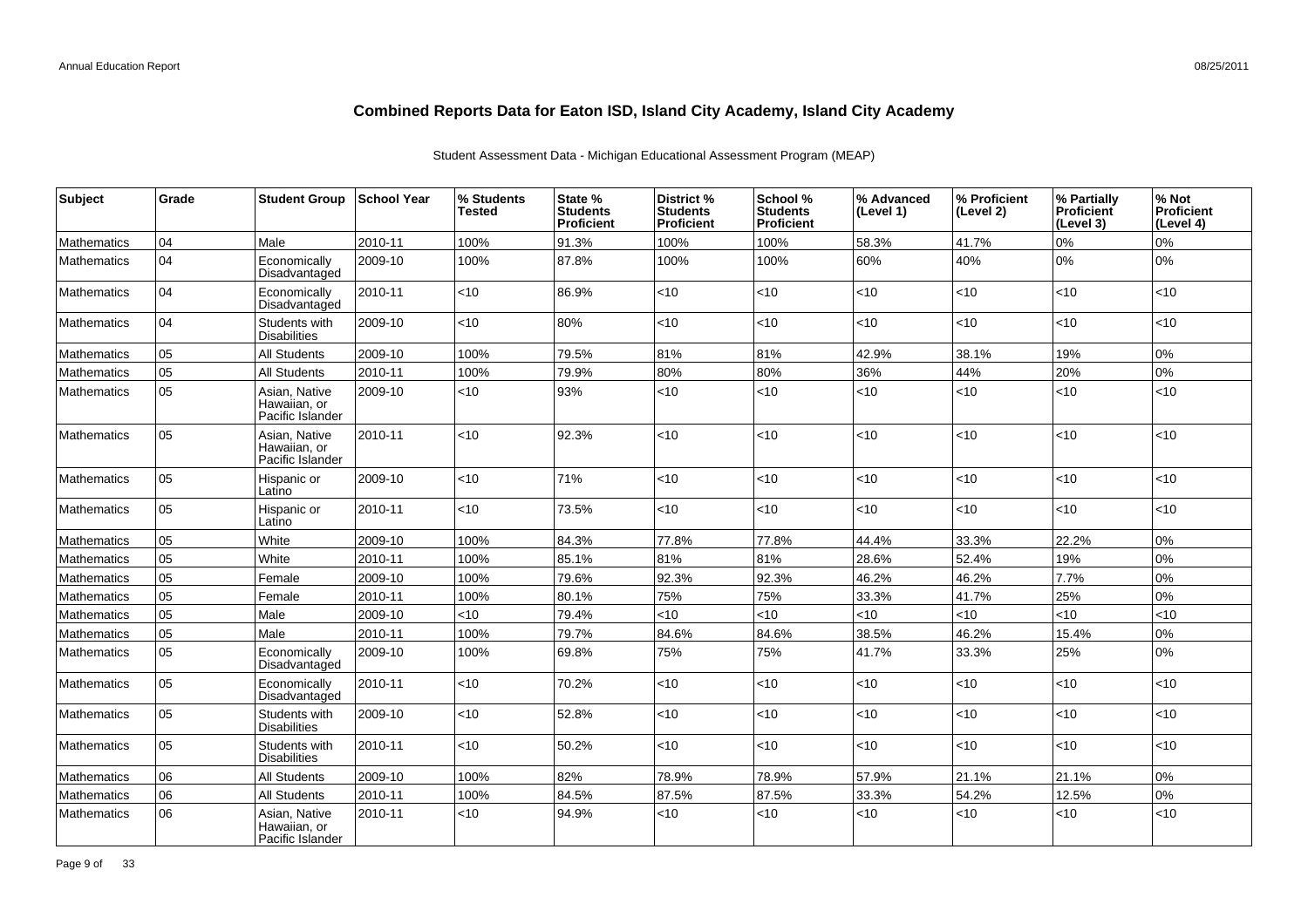| <b>Subject</b>               | Grade | <b>Student Group</b>                 | School Year | % Students<br><b>Tested</b> | State %<br><b>Students</b><br><b>Proficient</b> | District %<br><b>Students</b><br>Proficient | School %<br><b>Students</b><br>Proficient | % Advanced<br>(Level 1) | % Proficient<br>(Level 2) | % Partially<br><b>Proficient</b><br>(Level 3) | % Not<br><b>Proficient</b><br>(Level 4) |
|------------------------------|-------|--------------------------------------|-------------|-----------------------------|-------------------------------------------------|---------------------------------------------|-------------------------------------------|-------------------------|---------------------------|-----------------------------------------------|-----------------------------------------|
| <b>Mathematics</b>           | 06    | Hispanic or<br>Latino                | 2009-10     | <10                         | 75.6%                                           | <10                                         | $<$ 10                                    | < 10                    | <10                       | <10                                           | <10                                     |
| <b>Mathematics</b>           | 06    | Hispanic or<br>Latino                | 2010-11     | <10                         | 79%                                             | <10                                         | <10                                       | <10                     | <10                       | <10                                           | <10                                     |
| <b>Mathematics</b>           | 06    | Two or More<br>Races                 | 2010-11     | < 10                        | 82.9%                                           | <10                                         | $<$ 10                                    | < 10                    | <10                       | < 10                                          | <10                                     |
| Mathematics                  | 06    | White                                | 2009-10     | 100%                        | 87.5%                                           | 88.2%                                       | 88.2%                                     | 64.7%                   | 23.5%                     | 11.8%                                         | 0%                                      |
| <b>Mathematics</b>           | 06    | White                                | 2010-11     | 100%                        | 88.8%                                           | 90%                                         | 90%                                       | 35%                     | 55%                       | 10%                                           | 0%                                      |
| Mathematics                  | 06    | Female                               | 2009-10     | < 10                        | 83%                                             | <10                                         | $<$ 10                                    | < 10                    | <10                       | < 10                                          | <10                                     |
| Mathematics                  | 06    | Female                               | 2010-11     | 100%                        | 86.2%                                           | 100%                                        | 100%                                      | 42.9%                   | 57.1%                     | 0%                                            | 0%                                      |
| <b>Mathematics</b>           | 06    | Male                                 | 2009-10     | 100%                        | 81.1%                                           | 63.6%                                       | 63.6%                                     | 45.5%                   | 18.2%                     | 36.4%                                         | 0%                                      |
| Mathematics                  | 06    | Male                                 | 2010-11     | 100%                        | 82.9%                                           | 70%                                         | 70%                                       | 20%                     | 50%                       | 30%                                           | 0%                                      |
| <b>Mathematics</b>           | 06    | Economically<br>Disadvantaged        | 2009-10     | < 10                        | 72.5%                                           | <10                                         | $<$ 10                                    | < 10                    | <10                       | <10                                           | <10                                     |
| <b>Mathematics</b>           | 06    | Economically<br>Disadvantaged        | 2010-11     | 100%                        | 76.5%                                           | 78.6%                                       | 78.6%                                     | 21.4%                   | 57.1%                     | 21.4%                                         | 0%                                      |
| Mathematics                  | 06    | Students with<br><b>Disabilities</b> | 2009-10     | <10                         | 52.3%                                           | <10                                         | $<$ 10                                    | < 10                    | $<$ 10                    | <10                                           | <10                                     |
| <b>Mathematics</b>           | 06    | Students with<br><b>Disabilities</b> | 2010-11     | <10                         | 54.1%                                           | <10                                         | $<$ 10                                    | < 10                    | <10                       | $<10$                                         | <10                                     |
| Mathematics                  | 107   | <b>All Students</b>                  | 2009-10     | 100%                        | 82.2%                                           | 94.1%                                       | 94.1%                                     | 64.7%                   | 29.4%                     | 5.9%                                          | 0%                                      |
| <b>Mathematics</b>           | 07    | <b>All Students</b>                  | 2010-11     | 100%                        | 84.6%                                           | 82.4%                                       | 82.4%                                     | 52.9%                   | 29.4%                     | 17.6%                                         | 0%                                      |
| <b>Mathematics</b>           | 07    | American Indian<br>or Alaska Native  | 2009-10     | <10                         | 78.5%                                           | <10                                         | $<$ 10                                    | < 10                    | <10                       | <10                                           | <10                                     |
| <b>Mathematics</b>           | 107   | Hispanic or<br>Latino                | 2009-10     | <10                         | 75.3%                                           | <10                                         | $<$ 10                                    | < 10                    | <10                       | $<$ 10                                        | <10                                     |
| <b>Mathematics</b>           | 107   | Hispanic or<br>Latino                | 2010-11     | $<$ 10                      | 79.4%                                           | <10                                         | $<$ 10                                    | < 10                    | $<$ 10                    | < 10                                          | <10                                     |
| <b>Mathematics</b>           | 07    | White                                | 2009-10     | 100%                        | 87.6%                                           | 93.3%                                       | 93.3%                                     | 66.7%                   | 26.7%                     | 6.7%                                          | 0%                                      |
| <b>Mathematics</b>           | 07    | White                                | 2010-11     | 100%                        | 89.1%                                           | 93.3%                                       | 93.3%                                     | 60%                     | 33.3%                     | 6.7%                                          | 0%                                      |
| Mathematics                  | 07    | Female                               | 2009-10     | 100%                        | 82.6%                                           | 90.9%                                       | 90.9%                                     | 63.6%                   | 27.3%                     | 9.1%                                          | 0%                                      |
| <b>Mathematics</b>           | 07    | Female                               | 2010-11     | <10                         | 86.3%                                           | <10                                         | <10                                       | < 10                    | <10                       | < 10                                          | <10                                     |
| <b>Mathematics</b>           | 07    | Male                                 | 2009-10     | <10                         | 81.7%                                           | <10                                         | <10                                       | < 10                    | <10                       | < 10                                          | <10                                     |
| <b>Mathematics</b>           | 107   | Male                                 | 2010-11     | 100%                        | 82.9%                                           | 75%                                         | 75%                                       | 41.7%                   | 33.3%                     | 25%                                           | 0%                                      |
| <b>Mathematics</b>           | 07    | Economically<br>Disadvantaged        | 2009-10     | 100%                        | 72.4%                                           | 91.7%                                       | 91.7%                                     | 66.7%                   | 25%                       | 8.3%                                          | 0%                                      |
| Mathematics<br>Page 10 of 33 | 107   | Economically<br>Disadvantaged        | 2010-11     | $<$ 10                      | 76.4%                                           | <10                                         | $<$ 10                                    | $<$ 10                  | $<$ 10                    | <10                                           | <10                                     |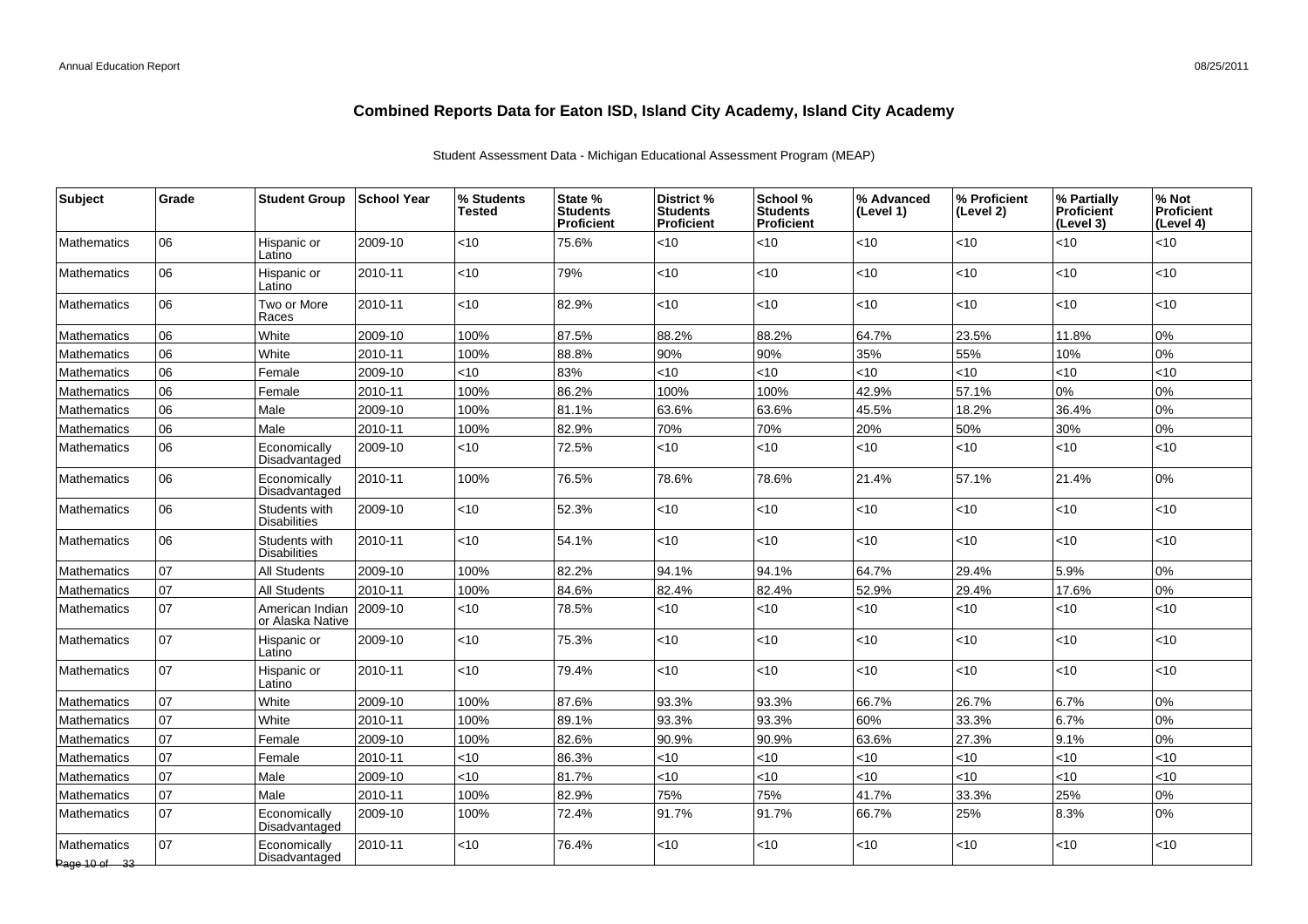| <b>Subject</b>     | Grade | <b>Student Group</b>                              | School Year | % Students<br><b>Tested</b> | State %<br><b>Students</b><br><b>Proficient</b> | District %<br><b>Students</b><br>Proficient | School %<br><b>Students</b><br><b>Proficient</b> | % Advanced<br>(Level 1) | % Proficient<br>(Level 2) | % Partially<br><b>Proficient</b><br>(Level 3) | % Not<br><b>Proficient</b><br>(Level 4) |
|--------------------|-------|---------------------------------------------------|-------------|-----------------------------|-------------------------------------------------|---------------------------------------------|--------------------------------------------------|-------------------------|---------------------------|-----------------------------------------------|-----------------------------------------|
| <b>Mathematics</b> | 07    | Students with<br>Disabilities                     | 2009-10     | <10                         | 51.2%                                           | $<$ 10                                      | < 10                                             | <10                     | $<$ 10                    | <10                                           | <10                                     |
| <b>Mathematics</b> | 07    | Students with<br><b>Disabilities</b>              | 2010-11     | <10                         | 51.4%                                           | <10                                         | <10                                              | <10                     | <10                       | <10                                           | <10                                     |
| Mathematics        | 08    | <b>All Students</b>                               | 2009-10     | 100%                        | 70.3%                                           | 72.2%                                       | 72.2%                                            | 27.8%                   | 44.4%                     | 16.7%                                         | 11.1%                                   |
| <b>Mathematics</b> | 08    | <b>All Students</b>                               | 2010-11     | 100%                        | 78%                                             | 83.3%                                       | 83.3%                                            | 38.9%                   | 44.4%                     | 11.1%                                         | 5.6%                                    |
| <b>Mathematics</b> | 108   | Asian, Native<br>Hawaiian, or<br>Pacific Islander | 2010-11     | <10                         | 90.8%                                           | <10                                         | < 10                                             | < 10                    | <10                       | < 10                                          | <10                                     |
| <b>Mathematics</b> | 08    | <b>Black or African</b><br>American               | 2009-10     | <10                         | 44.7%                                           | <10                                         | $<$ 10                                           | < 10                    | <10                       | <10                                           | <10                                     |
| <b>Mathematics</b> | 80    | Hispanic or<br>Latino                             | 2009-10     | <10                         | 59.1%                                           | <10                                         | < 10                                             | < 10                    | <10                       | <10                                           | <10                                     |
| <b>Mathematics</b> | 08    | Hispanic or<br>Latino                             | 2010-11     | $<$ 10                      | 69.8%                                           | <10                                         | < 10                                             | < 10                    | <10                       | $<$ 10                                        | <10                                     |
| <b>Mathematics</b> | 08    | White                                             | 2009-10     | 100%                        | 77.1%                                           | 75%                                         | 75%                                              | 31.3%                   | 43.8%                     | 12.5%                                         | 12.5%                                   |
| Mathematics        | 08    | White                                             | 2010-11     | 100%                        | 83.6%                                           | 80%                                         | 80%                                              | 40%                     | 40%                       | 13.3%                                         | 6.7%                                    |
| Mathematics        | 08    | Female                                            | 2009-10     | 100%                        | 70.6%                                           | 68.8%                                       | 68.8%                                            | 31.3%                   | 37.5%                     | 18.8%                                         | 12.5%                                   |
| Mathematics        | 08    | Female                                            | 2010-11     | 100%                        | 78.1%                                           | 75%                                         | 75%                                              | 33.3%                   | 41.7%                     | 16.7%                                         | 8.3%                                    |
| Mathematics        | 08    | Male                                              | 2009-10     | <10                         | 70%                                             | $<$ 10                                      | <10                                              | $<10$                   | <10                       | <10                                           | <10                                     |
| <b>Mathematics</b> | 08    | Male                                              | 2010-11     | <10                         | 77.8%                                           | <10                                         | < 10                                             | <10                     | <10                       | <10                                           | <10                                     |
| <b>Mathematics</b> | 08    | Economically<br>Disadvantaged                     | 2009-10     | <10                         | 56.3%                                           | $<$ 10                                      | < 10                                             | $<10$                   | $<$ 10                    | <10                                           | <10                                     |
| <b>Mathematics</b> | 08    | Economically<br>Disadvantaged                     | 2010-11     | 100%                        | 66.9%                                           | 90.9%                                       | 90.9%                                            | 45.5%                   | 45.5%                     | 9.1%                                          | 0%                                      |
| <b>Mathematics</b> | 08    | Students with<br><b>Disabilities</b>              | 2009-10     | <10                         | 31.6%                                           | <10                                         | $<$ 10                                           | $<10$                   | <10                       | <10                                           | <10                                     |
| <b>Mathematics</b> | 08    | Students with<br><b>Disabilities</b>              | 2010-11     | <10                         | 43.5%                                           | $<$ 10                                      | $<$ 10                                           | < 10                    | $<$ 10                    | $10^{-1}$                                     | <10                                     |
| Science            | 05    | All Students                                      | 2009-10     | 100%                        | 81%                                             | 86.4%                                       | 86.4%                                            | 31.8%                   | 54.5%                     | 13.6%                                         | 0%                                      |
| Science            | 05    | <b>All Students</b>                               | 2010-11     | 100%                        | 78.1%                                           | 92%                                         | 92%                                              | 44%                     | 48%                       | 8%                                            | 0%                                      |
| Science            | 05    | Asian, Native<br>Hawaiian, or<br>Pacific Islander | 2009-10     | <10                         | 88.8%                                           | <10                                         | < 10                                             | $<$ 10                  | <10                       | $ $ < 10                                      | <10                                     |
| Science            | 05    | Asian, Native<br>Hawaiian, or<br>Pacific Islander | 2010-11     | <10                         | 87.4%                                           | <10                                         | < 10                                             | < 10                    | <10                       | < 10                                          | <10                                     |
| Science            | 05    | Hispanic or<br>Latino                             | 2009-10     | <10                         | 68.8%                                           | <10                                         | < 10                                             | < 10                    | <10                       | < 10                                          | <10                                     |
| Page 11 of 33      |       |                                                   |             |                             |                                                 |                                             |                                                  |                         |                           |                                               |                                         |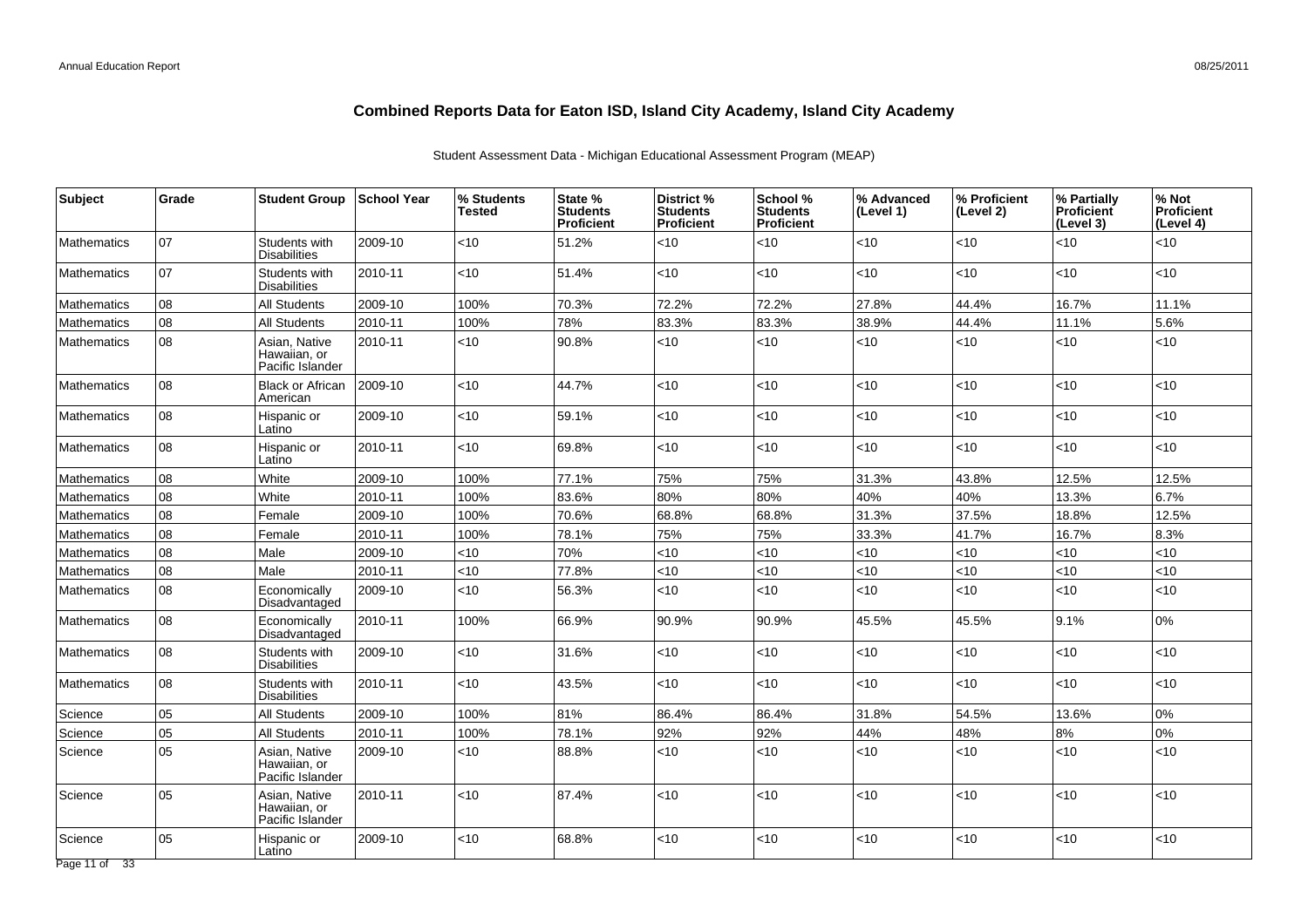| Subject | Grade | <b>Student Group</b>                              | <b>School Year</b> | % Students<br>Tested | State %<br><b>Students</b><br>Proficient | District %<br><b>Students</b><br><b>Proficient</b> | School %<br><b>Students</b><br><b>Proficient</b> | % Advanced<br>(Level 1) | % Proficient<br>(Level 2) | % Partially<br><b>Proficient</b><br>(Level 3) | % Not<br>Proficient<br>(Level 4) |
|---------|-------|---------------------------------------------------|--------------------|----------------------|------------------------------------------|----------------------------------------------------|--------------------------------------------------|-------------------------|---------------------------|-----------------------------------------------|----------------------------------|
| Science | 05    | Hispanic or<br>Latino                             | 2010-11            | <10                  | 67.8%                                    | < 10                                               | < 10                                             | < 10                    | <10                       | $<$ 10                                        | <10                              |
| Science | 05    | White                                             | 2009-10            | 100%                 | 87.5%                                    | 84.2%                                              | 84.2%                                            | 26.3%                   | 57.9%                     | 15.8%                                         | 0%                               |
| Science | 05    | White                                             | 2010-11            | 100%                 | 85.5%                                    | 90.5%                                              | 90.5%                                            | 42.9%                   | 47.6%                     | 9.5%                                          | 0%                               |
| Science | 05    | Female                                            | 2009-10            | 100%                 | 81.1%                                    | 92.9%                                              | 92.9%                                            | 42.9%                   | 50%                       | 7.1%                                          | 0%                               |
| Science | 05    | Female                                            | 2010-11            | 100%                 | 78.6%                                    | 91.7%                                              | 91.7%                                            | 41.7%                   | 50%                       | 8.3%                                          | 0%                               |
| Science | 05    | Male                                              | 2009-10            | <10                  | 80.8%                                    | <10                                                | <10                                              | <10                     | <10                       | <10                                           | <10                              |
| Science | 05    | Male                                              | 2010-11            | 100%                 | 77.5%                                    | 92.3%                                              | 92.3%                                            | 46.2%                   | 46.2%                     | 7.7%                                          | 0%                               |
| Science | 05    | Economically<br>Disadvantaged                     | 2009-10            | 100%                 | 70.6%                                    | 84.6%                                              | 84.6%                                            | 38.5%                   | 46.2%                     | 15.4%                                         | 0%                               |
| Science | 05    | Economically<br>Disadvantaged                     | 2010-11            | $<$ 10               | 66.6%                                    | < 10                                               | <10                                              | $<$ 10                  | <10                       | $<$ 10                                        | <10                              |
| Science | 05    | Students with<br><b>Disabilities</b>              | 2009-10            | $<$ 10               | 60.7%                                    | < 10                                               | < 10                                             | $<10$                   | <10                       | $<$ 10                                        | <10                              |
| Science | 05    | Students with<br><b>Disabilities</b>              | 2010-11            | $<$ 10               | 54.1%                                    | <10                                                | <10                                              | < 10                    | <10                       | <10                                           | <10                              |
| Science | 08    | All Students                                      | 2009-10            | 100%                 | 75.9%                                    | 88.9%                                              | 88.9%                                            | 27.8%                   | 61.1%                     | 11.1%                                         | 0%                               |
| Science | 08    | <b>All Students</b>                               | 2010-11            | 100%                 | 78.1%                                    | 88.9%                                              | 88.9%                                            | 44.4%                   | 44.4%                     | 11.1%                                         | 0%                               |
| Science | 08    | Asian, Native<br>Hawaiian, or<br>Pacific Islander | 2010-11            | $<$ 10               | 87.9%                                    | <10                                                | < 10                                             | < 10                    | < 10                      | <10                                           | <10                              |
| Science | 08    | <b>Black or African</b><br>American               | 2009-10            | $<$ 10               | 50%                                      | < 10                                               | < 10                                             | $<$ 10                  | <10                       | $<$ 10                                        | <10                              |
| Science | 08    | Hispanic or<br>Latino                             | 2009-10            | $<$ 10               | 65%                                      | <10                                                | < 10                                             | $<$ 10                  | <10                       | $<$ 10                                        | <10                              |
| Science | 08    | Hispanic or<br>Latino                             | 2010-11            | $<$ 10               | 68.6%                                    | <10                                                | < 10                                             | $<$ 10                  | <10                       | $<$ 10                                        | <10                              |
| Science | 08    | White                                             | 2009-10            | 100%                 | 83.1%                                    | 87.5%                                              | 87.5%                                            | 31.3%                   | 56.3%                     | 12.5%                                         | 0%                               |
| Science | 08    | White                                             | 2010-11            | 100%                 | 84.1%                                    | 86.7%                                              | 86.7%                                            | 46.7%                   | 40%                       | 13.3%                                         | 0%                               |
| Science | 08    | Female                                            | 2009-10            | 100%                 | 77%                                      | 87.5%                                              | 87.5%                                            | 31.3%                   | 56.3%                     | 12.5%                                         | 0%                               |
| Science | 08    | Female                                            | 2010-11            | 100%                 | 79.4%                                    | 91.7%                                              | 91.7%                                            | 33.3%                   | 58.3%                     | 8.3%                                          | 0%                               |
| Science | 08    | Male                                              | 2009-10            | $<$ 10               | 74.9%                                    | < 10                                               | < 10                                             | ~10                     | <10                       | < 10                                          | <10                              |
| Science | 08    | Male                                              | 2010-11            | <10                  | 76.9%                                    | <10                                                | <10                                              | $<10$                   | <10                       | <10                                           | <10                              |
| Science | 08    | Economically<br>Disadvantaged                     | 2009-10            | $<$ 10               | 63.1%                                    | $<$ 10                                             | < 10                                             | $<10$                   | < 10                      | $<$ 10                                        | <10                              |
| Science | 08    | Economically<br>Disadvantaged                     | 2010-11            | 100%                 | 66.7%                                    | 90.9%                                              | 90.9%                                            | 54.5%                   | 36.4%                     | 9.1%                                          | 0%                               |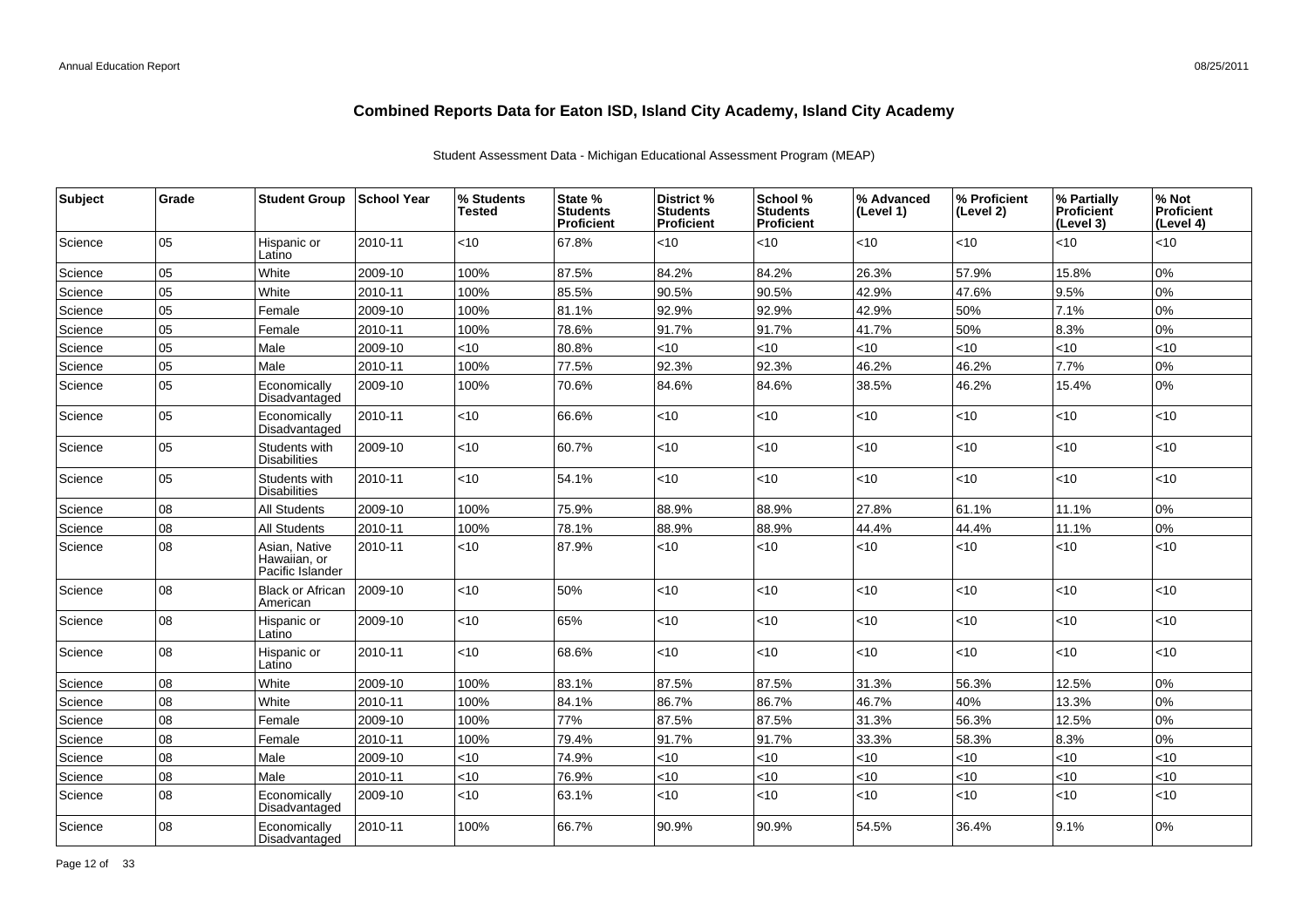| Subject | <b>Grade</b> | Student Group                        | ∣School Year | <b>Students</b><br>Tested | State %<br>Students<br>Proficient | District %<br>Students<br>l Proficient | School %<br>l Students<br><b>Proficient</b> | ∣% Advanced<br>$ $ (Level 1) | <b>% Proficient</b><br>(Level 2) | <b>1% Partially</b><br><b>Proficient</b><br>(Level 3) | <b>Mot</b><br><b>Proficient</b><br>l (Level 4) |
|---------|--------------|--------------------------------------|--------------|---------------------------|-----------------------------------|----------------------------------------|---------------------------------------------|------------------------------|----------------------------------|-------------------------------------------------------|------------------------------------------------|
| Science | ا 08         | Students with<br><b>Disabilities</b> | 2009-10      | $ $ < 10                  | 42.3%                             | $<$ 10                                 | $<$ 10                                      | $<$ 10                       | $<$ 10                           | < 10                                                  | $ $ < 10                                       |
| Science | ا 08         | Students with<br><b>Disabilities</b> | 2010-11      | $ $ < 10                  | 44.3%                             | $<$ 10                                 | $<$ 10                                      | $<$ 10                       | $<$ 10                           | $<$ 10                                                | $ $ < 10                                       |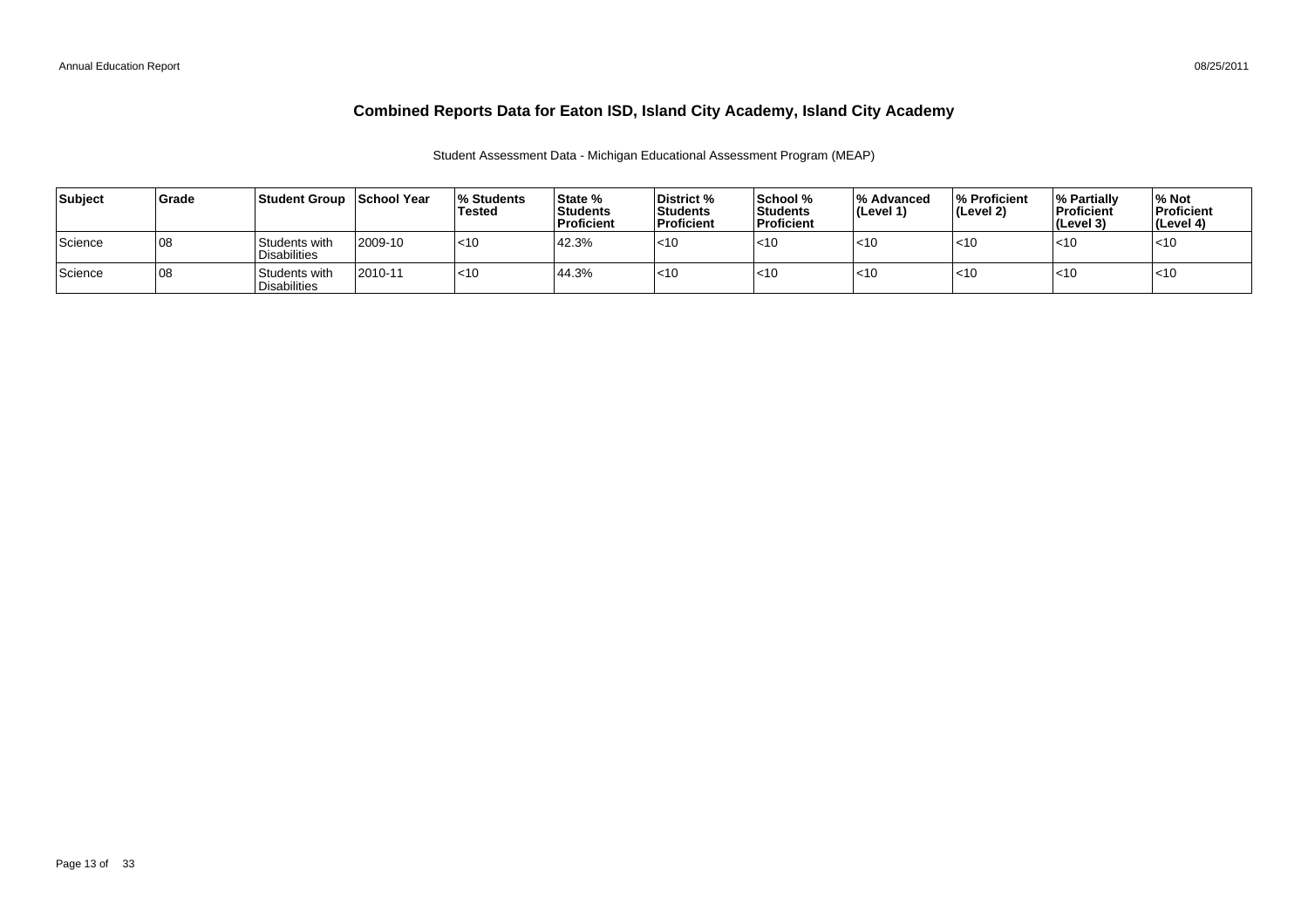Student Assessment Data - Michigan Merit Examination (MME)

| Subject | Grade | ⊺Student Group | School Year | <b>Students</b><br><b>Tested</b> | State %<br>Students<br>∣Proficient | District %<br><b>Students</b><br>Proficient | School %<br>Students<br><b>Proficien</b> | 1 O /<br>Advanced<br>$ $ (Level 1) | % Proficient<br>$ $ (Level 2) | <sup>1</sup> % Partially<br>Proficient<br>$ $ (Level 3) | % Not<br>Proficient<br>(Level 4) |
|---------|-------|----------------|-------------|----------------------------------|------------------------------------|---------------------------------------------|------------------------------------------|------------------------------------|-------------------------------|---------------------------------------------------------|----------------------------------|
|---------|-------|----------------|-------------|----------------------------------|------------------------------------|---------------------------------------------|------------------------------------------|------------------------------------|-------------------------------|---------------------------------------------------------|----------------------------------|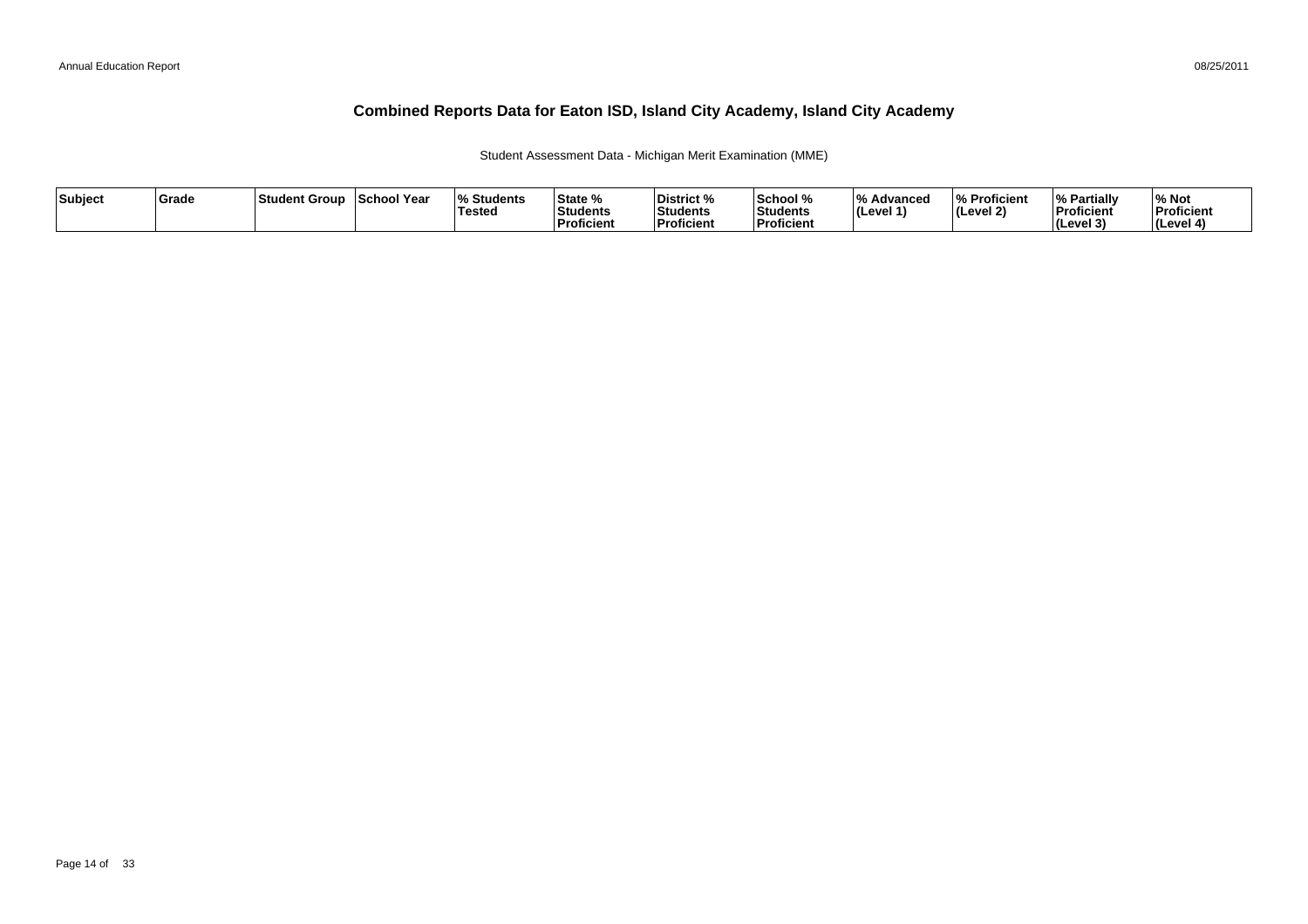### Student Assessment Data - MI-Access : Functional Independence

| Subject | ∣Grade | <b>Student Group</b> | ∣School Year | $\Omega$<br>Students<br>'Tested | <sup>৹⁄</sup> Students ∟<br>State<br><b>Proficient</b> | ∣District %<br>Students<br><sup>'</sup> Proficient | School %<br>Students<br><b>Proficien</b> | % Surpassed<br>∣(Level 1` | $\overline{\mathbf{0}}$<br>% Attained<br>(Level 2) | Emerging<br> (Level 3 |
|---------|--------|----------------------|--------------|---------------------------------|--------------------------------------------------------|----------------------------------------------------|------------------------------------------|---------------------------|----------------------------------------------------|-----------------------|
|---------|--------|----------------------|--------------|---------------------------------|--------------------------------------------------------|----------------------------------------------------|------------------------------------------|---------------------------|----------------------------------------------------|-----------------------|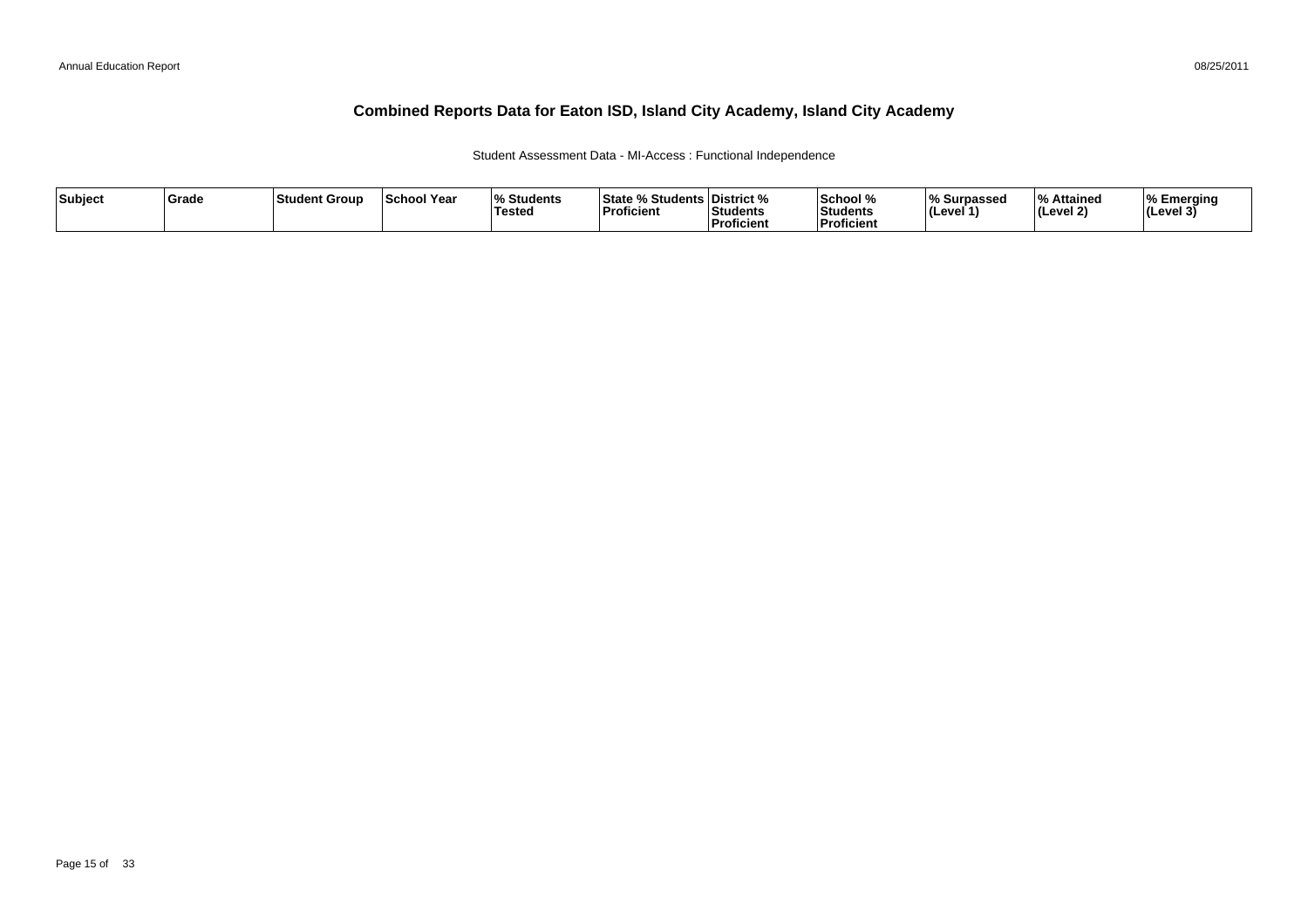Student Assessment Data - MI-Access : Supported Independence

| Subject | Grade | ∣Student Group | <b>School Year</b> | <sup>। %</sup> Students<br>Tested | % Students   District %<br>∣State %<br><b>Proficient</b> | Students<br>.<br>Proficient | School %<br>'Students<br><b>Proficient</b> | Surpassed<br>∃(Level 1 | % Attained<br><b>Level 2)</b> | % Emerging<br>l (Level 3) |
|---------|-------|----------------|--------------------|-----------------------------------|----------------------------------------------------------|-----------------------------|--------------------------------------------|------------------------|-------------------------------|---------------------------|
|---------|-------|----------------|--------------------|-----------------------------------|----------------------------------------------------------|-----------------------------|--------------------------------------------|------------------------|-------------------------------|---------------------------|

08/25/2011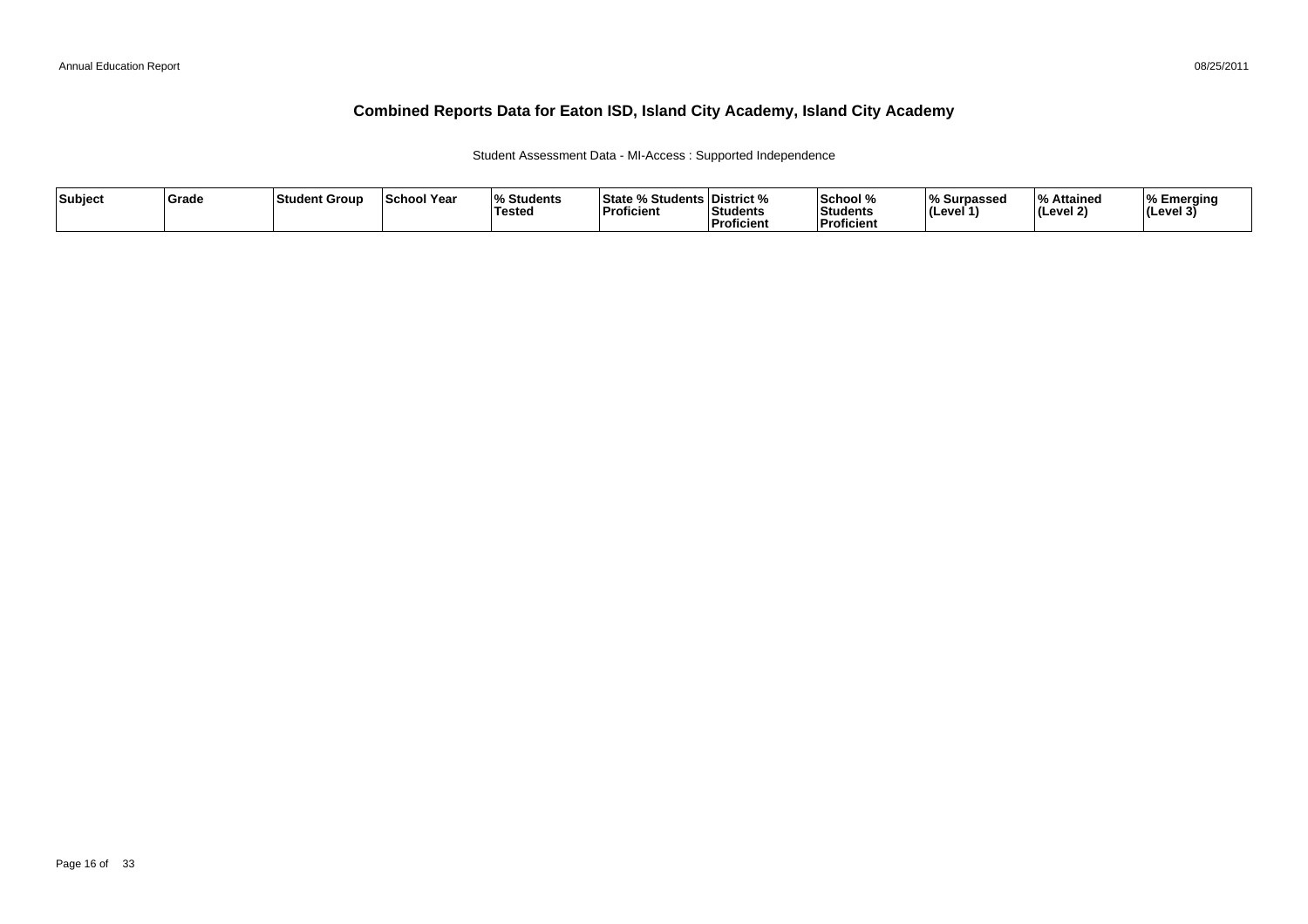### Student Assessment Data - MI-Access : Participation

| Subject | ∣Grade | ⊺Student Group | <b>School Year</b> | $\overline{\mathbf{0}}$<br>Students ،<br>Tested | State % Students District %<br>Proficient | Students<br>Proficient | School %<br>Students<br><b>Proficient</b> | % Surpassed<br><b>I</b> (Level · | % Attained<br>(Level 2) | <b>I% Emerging</b><br> (Level 3) |
|---------|--------|----------------|--------------------|-------------------------------------------------|-------------------------------------------|------------------------|-------------------------------------------|----------------------------------|-------------------------|----------------------------------|
|---------|--------|----------------|--------------------|-------------------------------------------------|-------------------------------------------|------------------------|-------------------------------------------|----------------------------------|-------------------------|----------------------------------|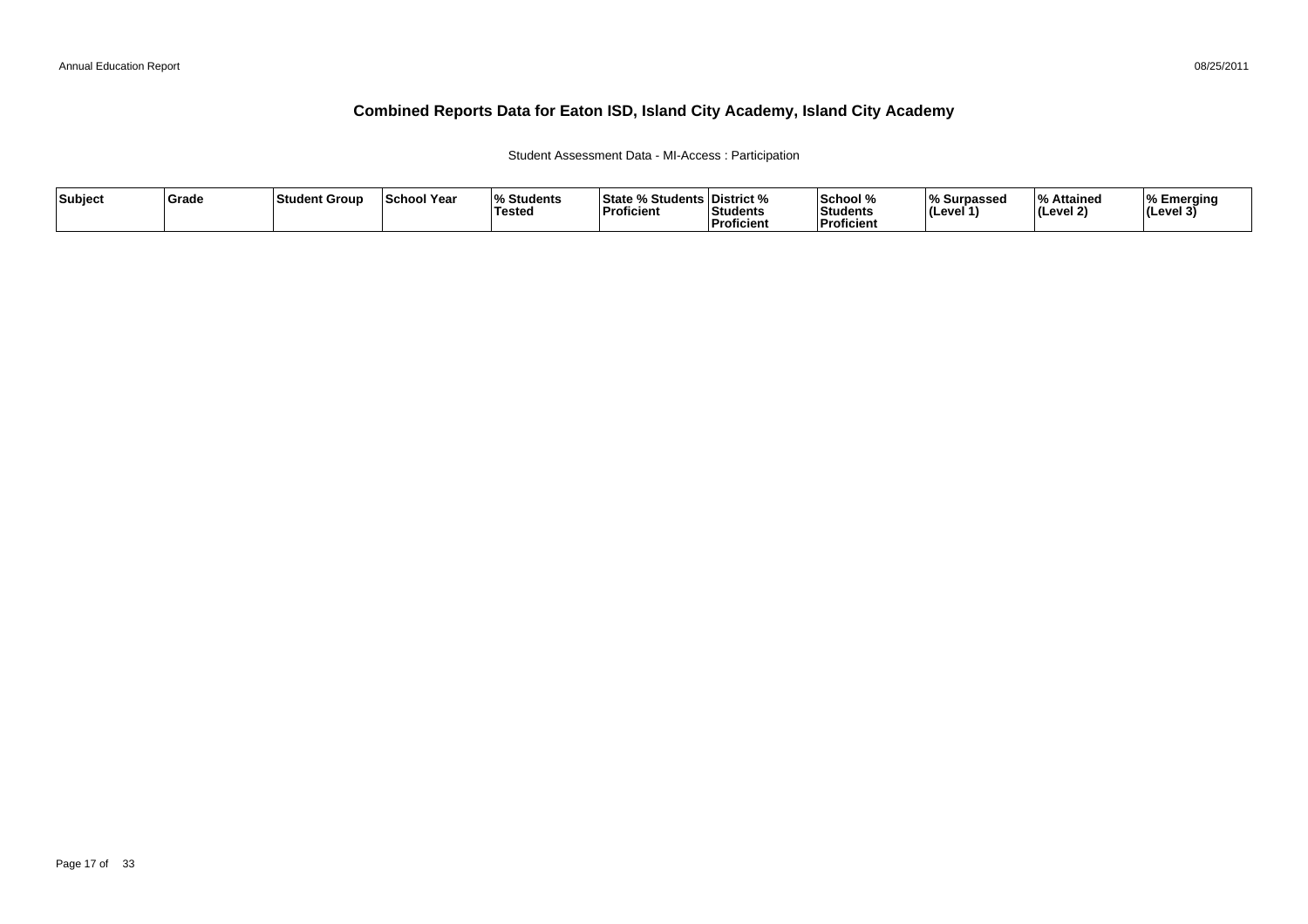| Subject     | Grade        | <b>Student Group</b>          | <b>School Year</b> | % Students<br><b>Tested</b> | <b>State % Students</b><br>Proficient | District %<br><b>Students</b><br><b>Proficient</b> | School %<br><b>Students</b><br><b>Proficient</b> | % Level 1 | % Level 2 | % Level 3 |
|-------------|--------------|-------------------------------|--------------------|-----------------------------|---------------------------------------|----------------------------------------------------|--------------------------------------------------|-----------|-----------|-----------|
| Reading     | 05           | All Students                  | 2009-10            | < 10                        | 50%                                   | < 10                                               | $<$ 10                                           | < 10      | < 10      | < 10      |
| Reading     | 05           | White                         | 2009-10            | < 10                        | 52.5%                                 | < 10                                               | < 10                                             | < 10      | <10       | < 10      |
| Reading     | 05           | Female                        | 2009-10            | $ $ < 10                    | 53.8%                                 | < 10                                               | $<$ 10                                           | < 10      | $ $ < 10  | < 10      |
| Reading     | 05           | Economically<br>Disadvantaged | 2009-10            | $ $ < 10                    | 48%                                   | < 10                                               | < 10                                             | < 10      | < 10      | < 10      |
| Reading     | 07           | All Students                  | 2009-10            | < 10                        | 52.1%                                 | < 10                                               | < 10                                             | < 10      | <10       | < 10      |
| Reading     | 07           | White                         | 2009-10            | < 10                        | 55.7%                                 | < 10                                               | $<$ 10                                           | < 10      | $ $ < 10  | $<$ 10    |
| Reading     | $ 07\rangle$ | Female                        | 2009-10            | < 10                        | 56.2%                                 | < 10                                               | < 10                                             | < 10      | <10       | < 10      |
| Reading     | 07           | Economically<br>Disadvantaged | 2009-10            | $ $ < 10                    | 48.7%                                 | < 10                                               | < 10                                             | < 10      | < 10      | $ $ < 10  |
| Mathematics | $ 05\rangle$ | <b>All Students</b>           | 2009-10            | $ $ < 10                    | 62.6%                                 | < 10                                               | $<$ 10                                           | < 10      | $ $ < 10  | < 10      |
| Mathematics | 05           | White                         | 2009-10            | $<$ 10                      | 65.9%                                 | < 10                                               | <10                                              | < 10      | <10       | $<$ 10    |
| Mathematics | 05           | Female                        | 2009-10            | < 10                        | 60.9%                                 | < 10                                               | < 10                                             | < 10      | <10       | < 10      |
| Mathematics | $ 05\rangle$ | Economically<br>Disadvantaged | 2009-10            | < 10                        | 60.3%                                 | < 10                                               | < 10                                             | < 10      | < 10      | $ $ < 10  |
| Mathematics | 07           | All Students                  | 2009-10            | < 10                        | 47.2%                                 | < 10                                               | < 10                                             | < 10      | $<$ 10    | $<$ 10    |
| Mathematics | 07           | White                         | 2009-10            | < 10                        | 50.6%                                 | < 10                                               | $<$ 10                                           | < 10      | <10       | < 10      |
| Mathematics | 07           | Female                        | 2009-10            | < 10                        | 43.5%                                 | < 10                                               | < 10                                             | < 10      | $<$ 10    | $<$ 10    |
| Mathematics | 07           | Economically<br>Disadvantaged | 2009-10            | < 10                        | 46.1%                                 | < 10                                               | $<$ 10                                           | < 10      | $ $ < 10  | < 10      |

### Student Assessment Data - MEAP-Access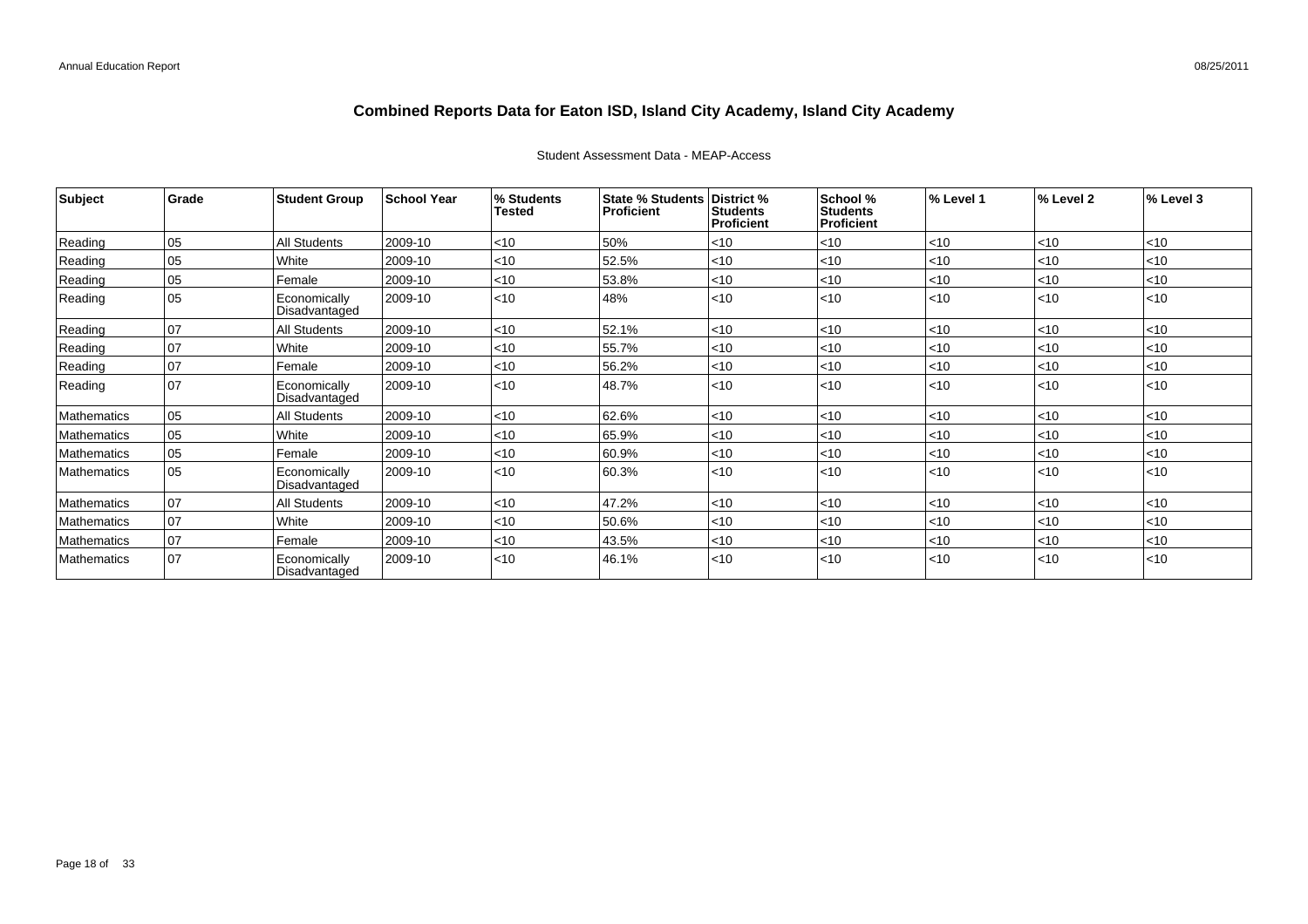### AYP Detail Data

| <b>Student Group</b>                           | Location        | <b>Subject</b>                     | % Tested (Goal 95%) | % Proficient for AYP* |
|------------------------------------------------|-----------------|------------------------------------|---------------------|-----------------------|
| <b>All Students</b>                            | <b>State</b>    | English Language Arts /<br>Reading | 98.9%               | 93.7%                 |
| <b>All Students</b>                            | <b>State</b>    | Mathematics                        | 98.6%               | 94.4%                 |
| All Students                                   | <b>District</b> | English Language Arts /<br>Reading | 100%                | 100%                  |
| <b>All Students</b>                            | <b>District</b> | <b>Mathematics</b>                 | 100%                | 98.5%                 |
| <b>All Students</b><br>School                  |                 | English Language Arts /<br>Reading | 100%                | 100%                  |
| <b>All Students</b>                            | School          | Mathematics                        | 100%                | 98.5%                 |
| American Indian or Alaska<br>Native            | State           | English Language Arts /<br>Reading | 98.4%               | 92.1%                 |
| American Indian or Alaska<br>Native            | <b>State</b>    | <b>Mathematics</b>                 | 98.1%               | 93.4%                 |
| Asian, Native Hawaiian, or<br>Pacific Islander | State           | English Language Arts /<br>Reading | 100.5%              | 96.5%                 |
| Asian, Native Hawaiian, or<br>Pacific Islander | <b>State</b>    | <b>Mathematics</b>                 | 99.3%               | 97.4%                 |
| Asian, Native Hawaiian, or<br>Pacific Islander | <b>District</b> | English Language Arts /<br>Reading | $30$                | <30                   |
| Asian, Native Hawaiian, or<br>Pacific Islander | <b>District</b> | <b>Mathematics</b>                 | $30$                | $30$                  |
| Asian, Native Hawaiian, or<br>Pacific Islander | School          | English Language Arts /<br>Reading | <30                 | <30                   |
| Asian. Native Hawaiian, or<br>Pacific Islander | School          | <b>Mathematics</b>                 | $30$                | <30                   |
| <b>Black or African American</b>               | State           | English Language Arts /<br>Reading | 96.8%               | 87.7%                 |
| <b>Black or African American</b>               | <b>State</b>    | Mathematics                        | 96.4%               | 88.9%                 |
| Hispanic or Latino                             | <b>State</b>    | English Language Arts /<br>Reading | 98.8%               | 91.7%                 |
| Hispanic or Latino                             | <b>State</b>    | Mathematics                        | 98.1%               | 93.4%                 |
| Hispanic or Latino                             | <b>District</b> | English Language Arts /<br>Reading | $30$                | $30$                  |
| Hispanic or Latino                             | <b>District</b> | <b>Mathematics</b>                 | $30$                | <30                   |
| Hispanic or Latino                             | School          | English Language Arts /<br>Reading | <30                 | $30$                  |
| Hispanic or Latino                             | School          | <b>Mathematics</b>                 | <30                 | $30$                  |
| Two or More Races                              | <b>State</b>    | English Language Arts /<br>Reading | 99.2%               | 94.1%                 |
| Two or More Races                              | <b>State</b>    | Mathematics                        | 99%                 | 94.9%                 |
| Two or More Races                              | <b>District</b> | English Language Arts /<br>Reading | $30$                | $30$                  |
| Two or More Races                              | <b>District</b> | <b>Mathematics</b>                 | $30$                | $30$                  |
| Two or More Races                              | School          | English Language Arts /<br>Reading | $30$                | <30                   |
| Two or More Races                              | School          | <b>Mathematics</b>                 | $30$                | $30$                  |
| White                                          | <b>State</b>    | English Language Arts /<br>Reading | 99.4%               | 95.1%                 |
| White                                          | State           | Mathematics                        | 99.2%               | 95.6%                 |
| White                                          | <b>District</b> | English Language Arts /<br>Reading | 100%                | 100%                  |
| White                                          | <b>District</b> | <b>Mathematics</b>                 | 100%                | 99.1%                 |
| White                                          | School          | English Language Arts /<br>Reading | 100%                | 100%                  |
| White                                          | School          | <b>Mathematics</b>                 | 100%                | 99.1%                 |
| Economically<br>Disadvantaged                  | <b>State</b>    | English Language Arts /<br>Reading | 98.4%               | 90.4%                 |
| Economically<br>Disadvantaged                  | <b>State</b>    | Mathematics                        | 98.1%               | 91.9%                 |
| Economically<br>Disadvantaged                  | District        | English Language Arts /<br>Reading | 100%                | 100%                  |
| Economically<br>Disadvantaged                  | District        | <b>Mathematics</b>                 | 100%                | 98.1%                 |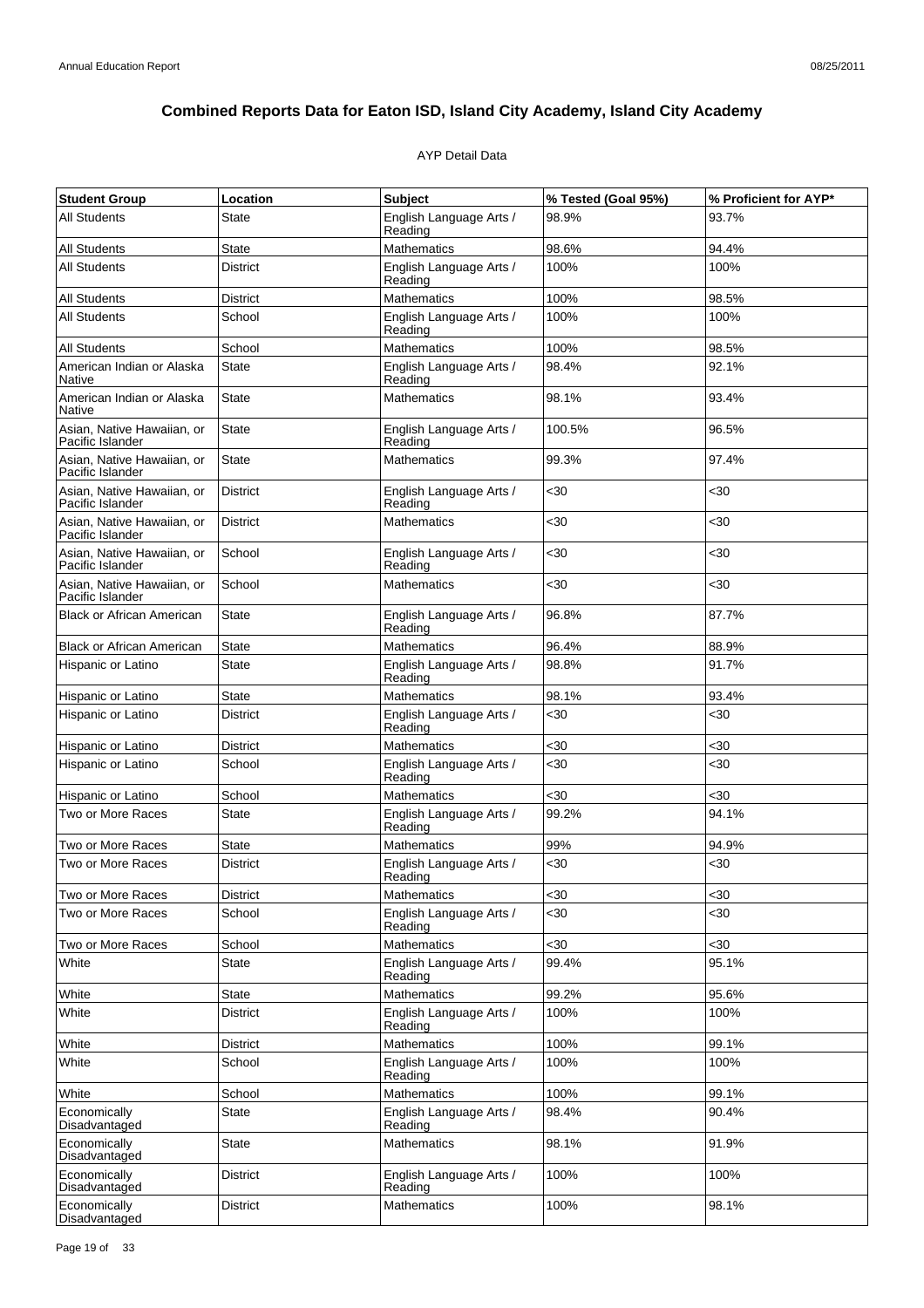### AYP Detail Data

| <b>Student Group</b>              | Location        | <b>Subject</b>                     | % Tested (Goal 95%) | % Proficient for AYP* |
|-----------------------------------|-----------------|------------------------------------|---------------------|-----------------------|
| Economically<br>Disadvantaged     | School          | English Language Arts /<br>Reading | 100%                | 100%                  |
| Economically<br>Disadvantaged     | School          | <b>Mathematics</b>                 | 100%                | 98.1%                 |
| <b>Limited English Proficient</b> | <b>State</b>    | English Language Arts /<br>Reading | 99%                 | 85.3%                 |
| Limited English Proficient        | State           | <b>Mathematics</b>                 | 98.2%               | 91.2%                 |
| <b>Students with Disabilities</b> | <b>State</b>    | English Language Arts /<br>Reading | 97.8%               | 72.9%                 |
| <b>Students with Disabilities</b> | <b>State</b>    | <b>Mathematics</b>                 | 97.6%               | 78.9%                 |
| <b>Students with Disabilities</b> | <b>District</b> | English Language Arts /<br>Reading | $30$                | $30$                  |
| <b>Students with Disabilities</b> | <b>District</b> | <b>Mathematics</b>                 | $30$                | $30$                  |
| <b>Students with Disabilities</b> | School          | English Language Arts /<br>Reading | $30$                | $30$                  |
| <b>Students with Disabilities</b> | School          | <b>Mathematics</b>                 | $30$                | $30$                  |

Note: 1100 Recently arrived LEP students took part in the State's ELPA instead of the MEAP/MME/MI-Access.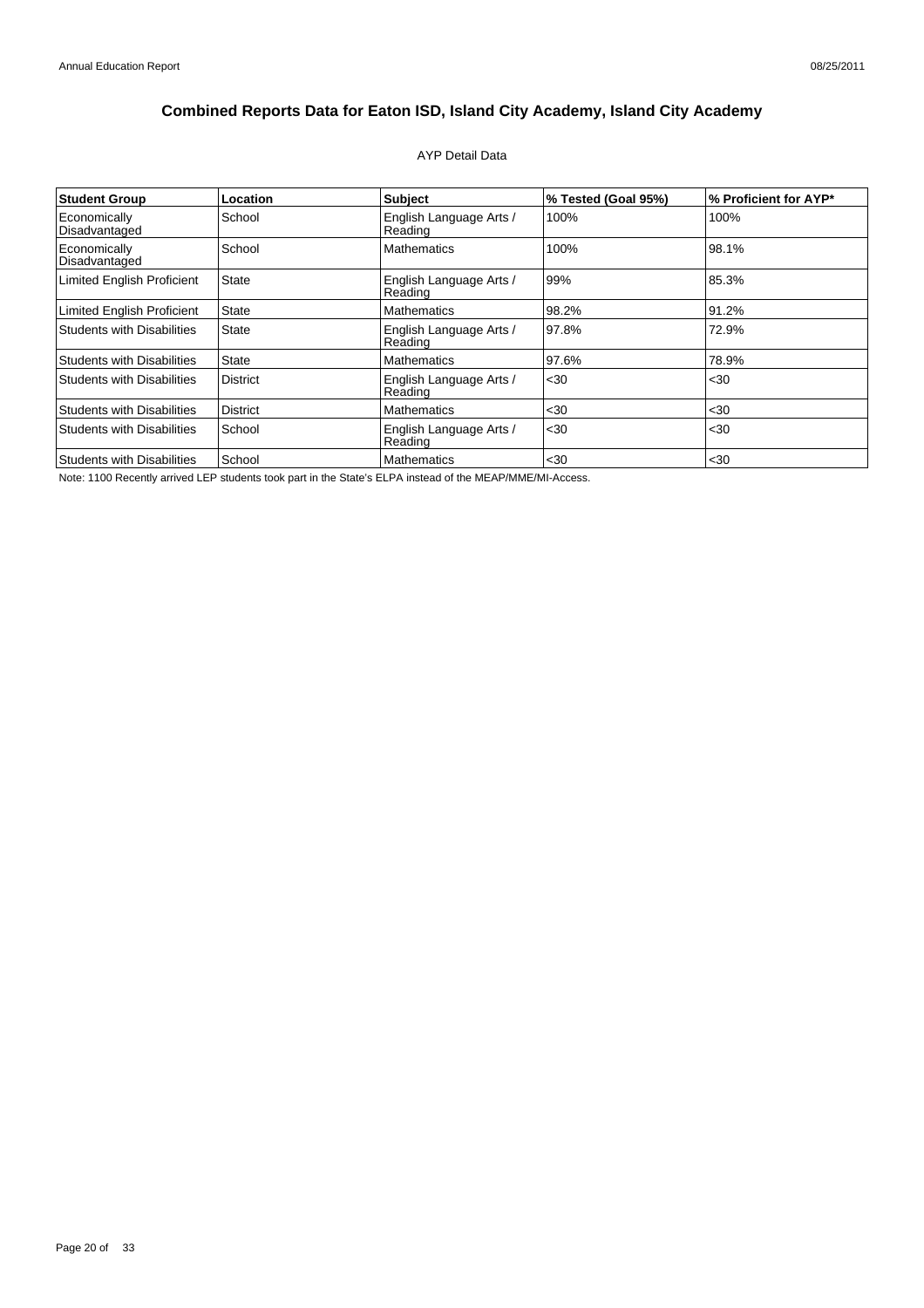## AYP Detail Data - Graduation Rate

| <b>Student Group</b>                        | Location     | <b>Graduation Rate (High Schools only) (Goal</b><br>80%) |
|---------------------------------------------|--------------|----------------------------------------------------------|
| All Students                                | <b>State</b> | 75.96%                                                   |
| American Indian or Alaska Native            | <b>State</b> | 65.87%                                                   |
| Asian, Native Hawaiian, or Pacific Islander | <b>State</b> | 87.07%                                                   |
| Black or African American                   | <b>State</b> | 57.97%                                                   |
| Hispanic or Latino                          | <b>State</b> | 63.52%                                                   |
| Two or More Races                           | <b>State</b> | 66.55%                                                   |
| White                                       | <b>State</b> | 82.04%                                                   |
| Economically Disadvantaged                  | <b>State</b> | 66.59%                                                   |
| <b>Limited English Proficient</b>           | <b>State</b> | 83.13%                                                   |
| Students with Disabilities                  | <b>State</b> | 58.68%                                                   |

\* All data based on students enrolled for a full academic year.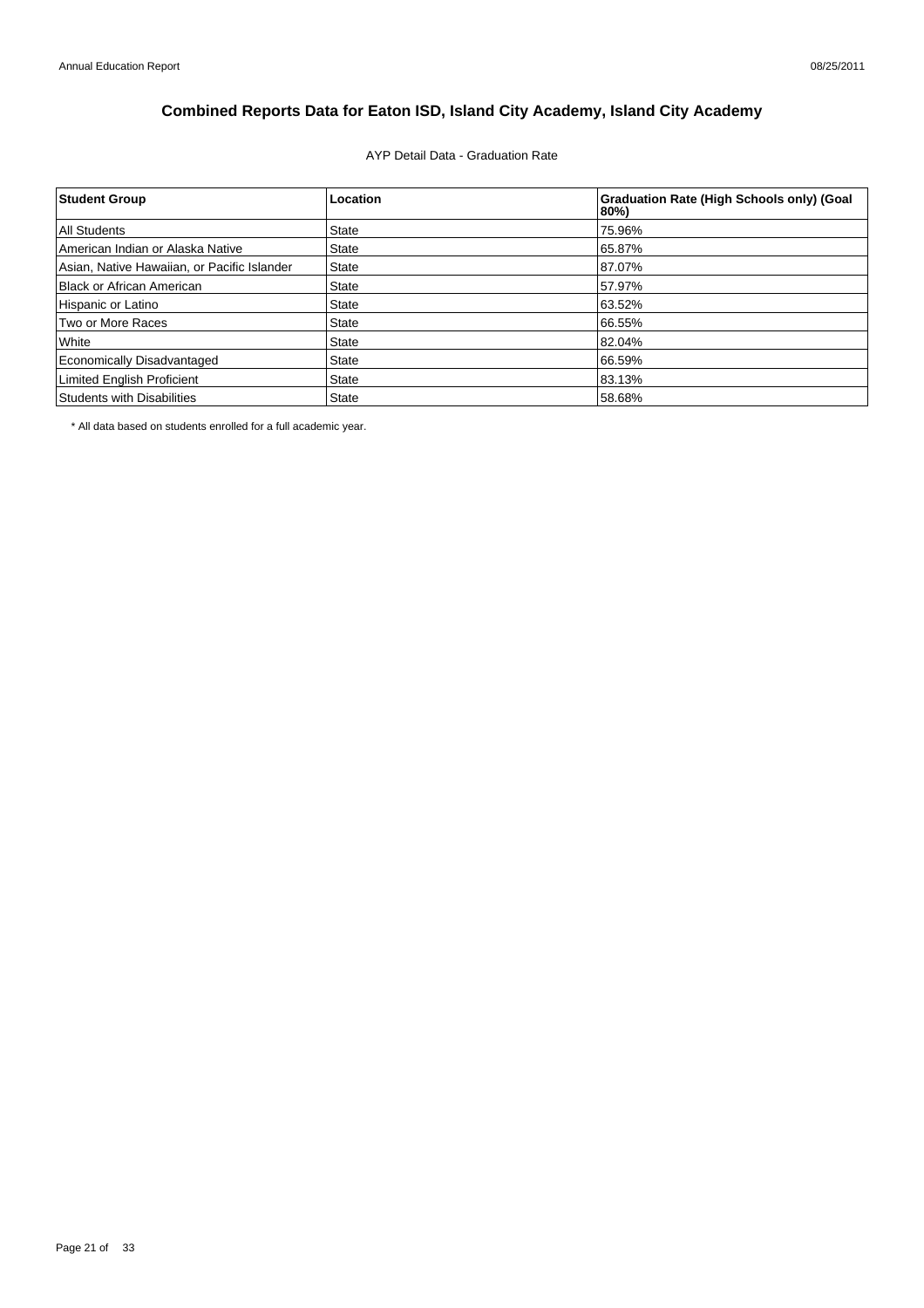### AYP Detail Data - Attendance Rate

| <b>Student Group</b>                        | Location        | Attendance Rate (Goal 90%) |
|---------------------------------------------|-----------------|----------------------------|
| <b>All Students</b>                         | <b>State</b>    | 94.9%                      |
| <b>All Students</b>                         | <b>District</b> | 93.7%                      |
| <b>All Students</b>                         | School          | 93.7%                      |
| American Indian or Alaska Native            | <b>State</b>    | 94%                        |
| American Indian or Alaska Native            | <b>District</b> | 97.6%                      |
| American Indian or Alaska Native            | School          | 97.6%                      |
| Asian, Native Hawaiian, or Pacific Islander | <b>State</b>    | 96.6%                      |
| <b>Black or African American</b>            | <b>State</b>    | 91.9%                      |
| <b>Black or African American</b>            | <b>District</b> | 96.3%                      |
| <b>Black or African American</b>            | School          | 96.3%                      |
| Hispanic or Latino                          | <b>State</b>    | 94.2%                      |
| Hispanic or Latino                          | <b>District</b> | 93.6%                      |
| Hispanic or Latino                          | School          | 93.6%                      |
| Two or More Races                           | <b>State</b>    | 94.7%                      |
| Two or More Races                           | <b>District</b> | 91.3%                      |
| Two or More Races                           | School          | 91.3%                      |
| White                                       | <b>State</b>    | 95.6%                      |
| White                                       | <b>District</b> | 93.6%                      |
| White                                       | School          | 93.6%                      |
| Economically Disadvantaged                  | <b>State</b>    | 93.4%                      |
| Economically Disadvantaged                  | <b>District</b> | 90%                        |
| <b>Economically Disadvantaged</b>           | School          | 90%                        |
| <b>Limited English Proficient</b>           | <b>State</b>    | 94.8%                      |
| <b>Students with Disabilities</b>           | <b>State</b>    | 93.4%                      |
| <b>Students with Disabilities</b>           | <b>District</b> | 90.7%                      |
| <b>Students with Disabilities</b>           | School          | 90.7%                      |

\* All data based on students enrolled for a full academic year.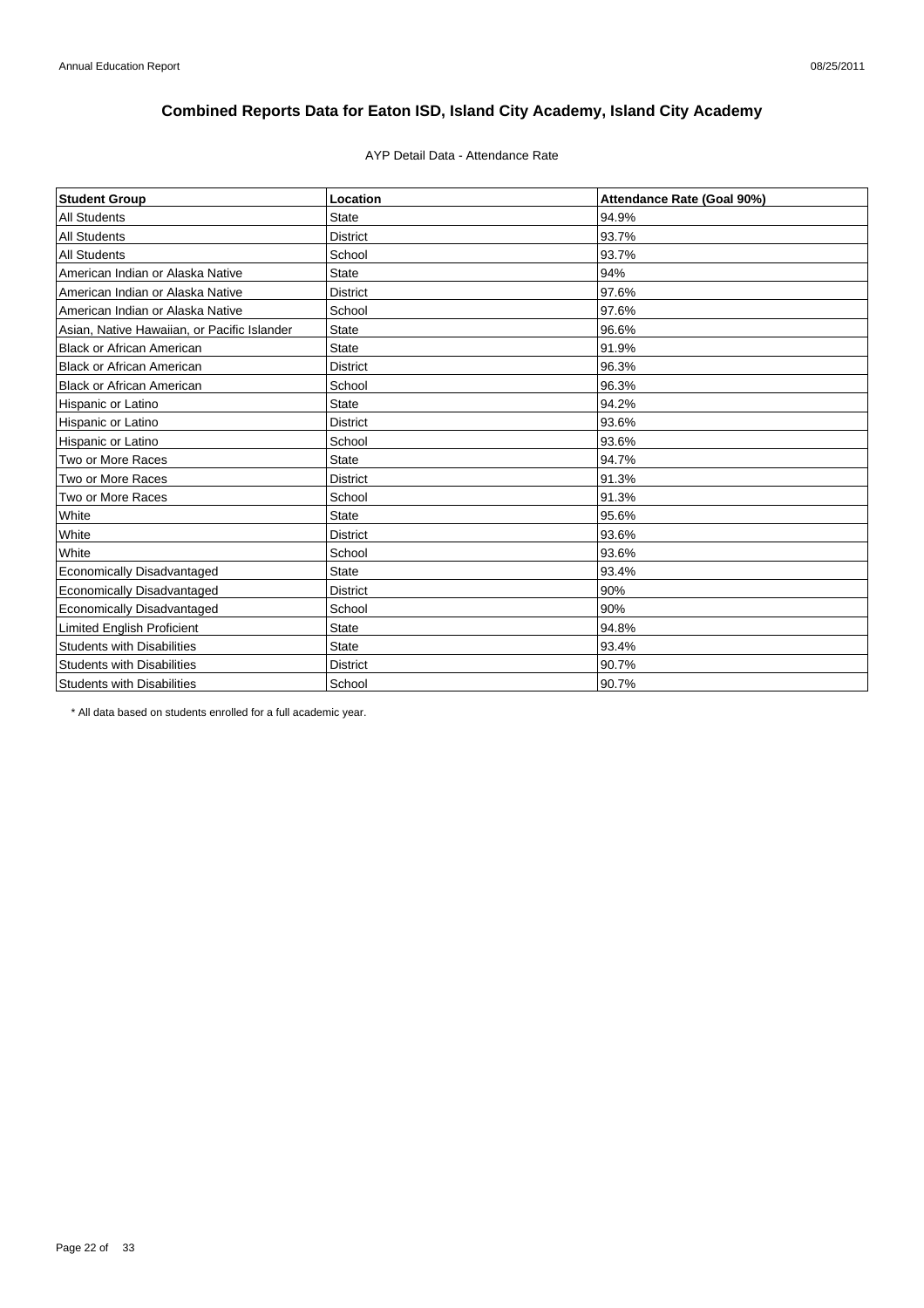### Michigan Annual AYP Objectives for Reading/ELA

| School Year  | Grade 3 | Grade 4 | Grade 5 | Grade 6 | Grade 7 | Grade 8 | Grade 11 |
|--------------|---------|---------|---------|---------|---------|---------|----------|
| 2001-02      |         | 38%     |         |         | 31%     |         | 42%      |
| 2002-03      |         | 38%     |         |         | 31%     |         | 42%      |
| $ 2003 - 04$ |         | 38%     |         |         | 31%     |         | 42%      |
| 2004-05      |         | 48%     |         |         | 43%     |         | 52%      |
| 2005-06      | 50%     | 48%     | 46%     | 45%     | 43%     | 41%     | 52%      |
| 2006-07      | 50%     | 48%     | 46%     | 45%     | 43%     | 41%     | 52%      |
| 2007-08      | 60%     | 59%     | 57%     | 56%     | 54%     | 53%     | 61%      |
| 2008-09      | 60%     | 59%     | 57%     | 56%     | 54%     | 53%     | 61%      |
| 2009-10      | 70%     | 69%     | 68%     | 67%     | 66%     | 65%     | 71%      |
| $ 2010 - 11$ | 78%     | 77%     | 76%     | 75%     | 74%     | 73%     | 79%      |
| 2011-12      | 86%     | 85%     | 84%     | 83%     | 82%     | 82%     | 86%      |
| $ 2012 - 13$ | 93%     | 92%     | 92%     | 91%     | 91%     | 91%     | 93%      |
| $ 2013 - 14$ | 100%    | 100%    | 100%    | 100%    | 100%    | 100%    | 100%     |

08/25/2011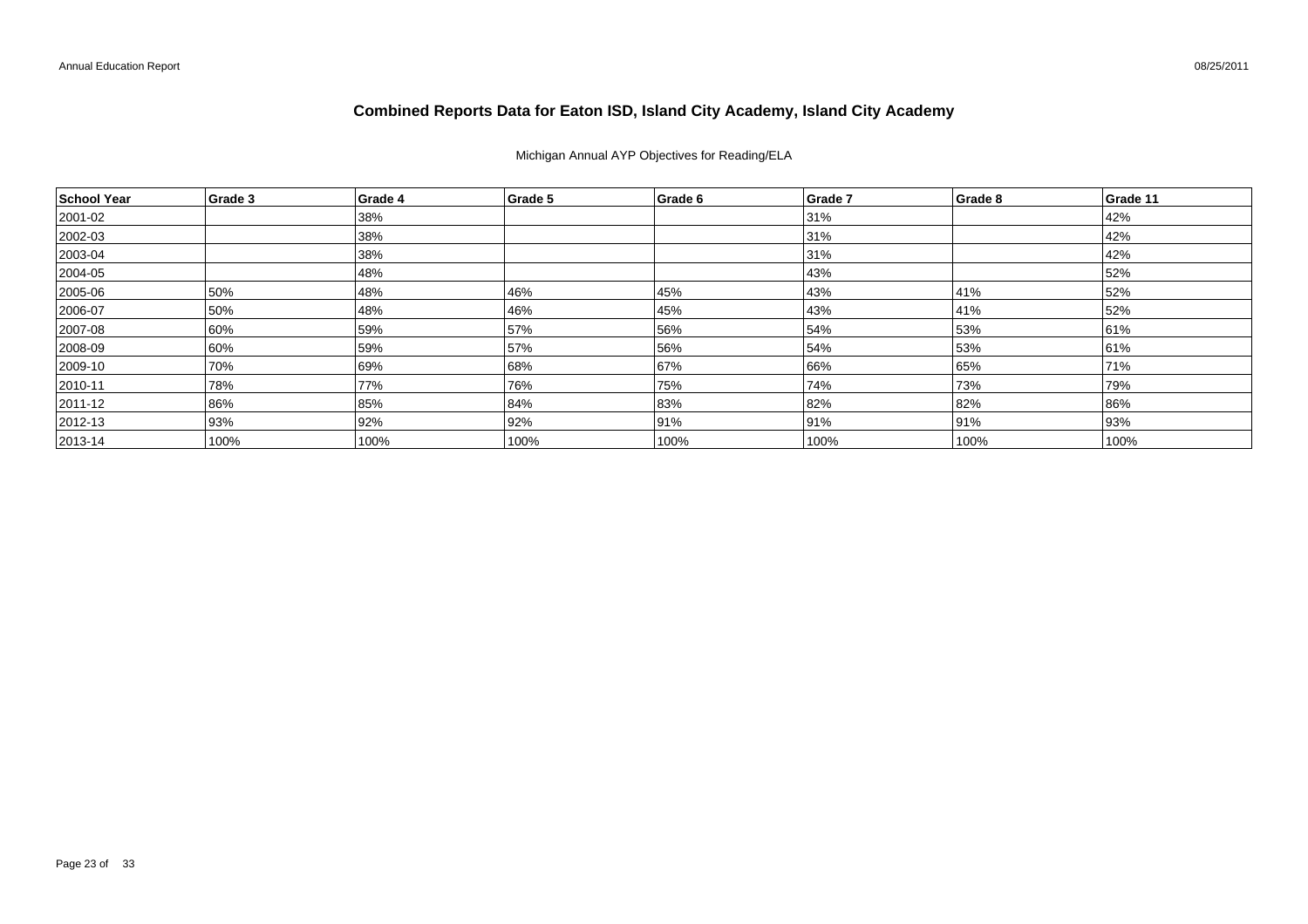### Michigan Annual AYP Objectives for Mathematics

| School Year   | Grade 3 | Grade 4 | Grade 5 | Grade 6 | <b>Grade 7</b> | Grade 8 | Grade 11 |
|---------------|---------|---------|---------|---------|----------------|---------|----------|
| 2001-02       |         | 47%     |         |         |                | 31%     | 33%      |
| 2002-03       |         | 47%     |         |         |                | 31%     | 33%      |
| $ 2003 - 04$  |         | 47%     |         |         |                | 31%     | 33%      |
| 2004-05       |         | 56%     |         |         |                | 43%     | 44%      |
| 2005-06       | 59%     | 56%     | 53%     | 50%     | 46%            | 43%     | 44%      |
| 2006-07       | 59%     | 56%     | 53%     | 50%     | 46%            | 43%     | 44%      |
| 2007-08       | 67%     | 65%     | 62%     | 60%     | 57%            | 54%     | 55%      |
| 2008-09       | 67%     | 65%     | 62%     | 60%     | 57%            | 54%     | 55%      |
| 2009-10       | 67%     | 65%     | 62%     | 60%     | 57%            | 54%     | 55%      |
| $ 2010 - 11$  | 75%     | 74%     | 71%     | 70%     | 67%            | 66%     | 67%      |
| $ 2011 - 12 $ | 83%     | 82%     | 81%     | 80%     | 78%            | 77%     | 78%      |
| $ 2012 - 13$  | 91%     | 91%     | 90%     | 90%     | 89%            | 89%     | 89%      |
| $ 2013 - 14$  | 100%    | 100%    | 100%    | 100%    | 100%           | 100%    | 100%     |

08/25/2011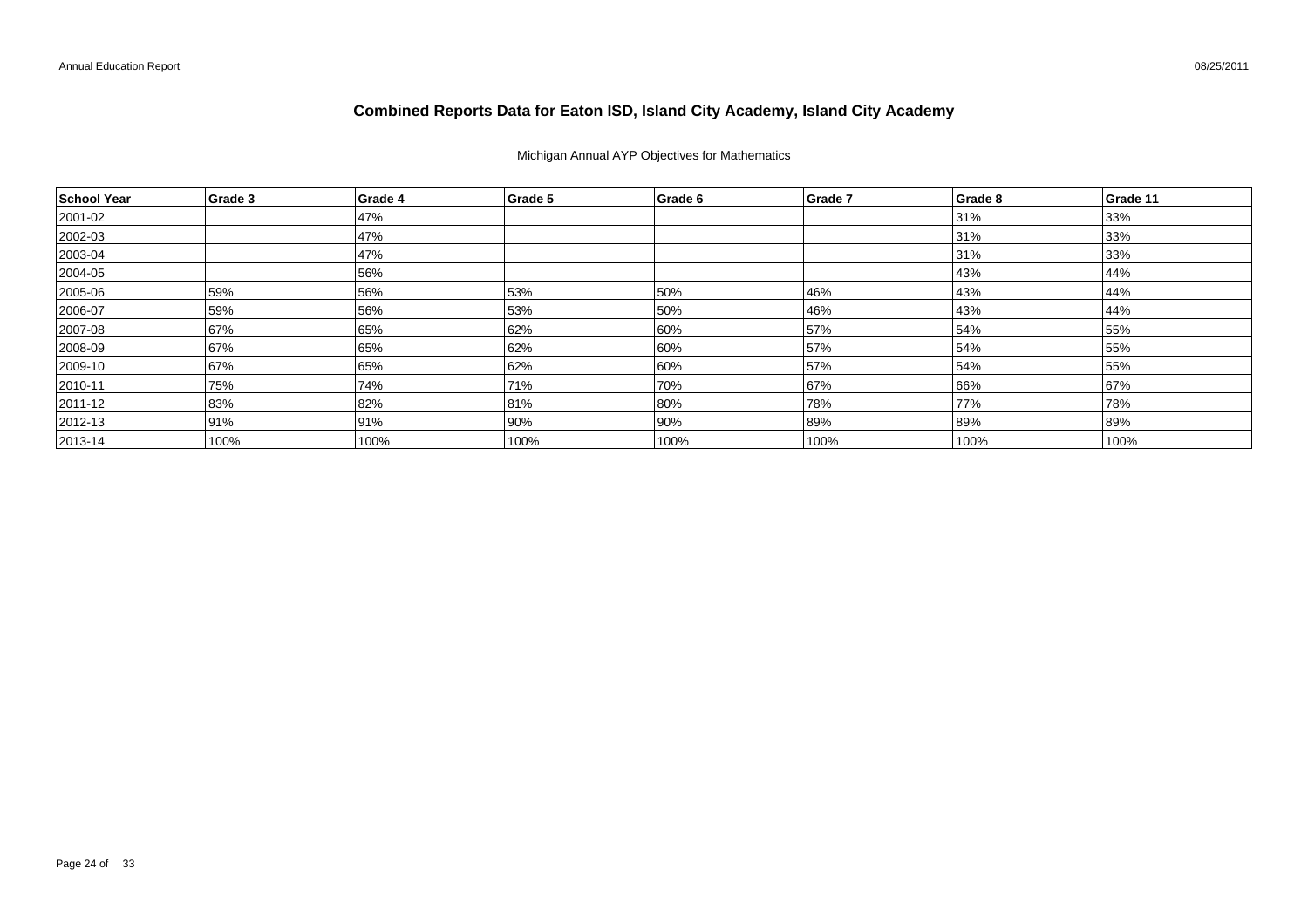#### 08/25/2011

### **Combined Reports Data for Eaton ISD, Island City Academy, Island City Academy**

School AYP Status

| Title 1 Status | <b>AYP ELA/Reading Status</b> | <b>AYP Mathematics Status</b> | <b>AYP Overall Status</b> | াEducation Yes Report Card ⊺School Improvement Status Years in Improvement<br>Grade |       |  |
|----------------|-------------------------------|-------------------------------|---------------------------|-------------------------------------------------------------------------------------|-------|--|
| No             | Me                            | <b>I</b> Met                  | l Met                     |                                                                                     | ı N// |  |

% of Schools making AYP: 75%<br>% of Schools in School Improvement status: 0%<br>% of Schools in Corrective Action status: 0%<br>% of Schools in Restructuring status: 12.5%<br>% of Title I Schools in School Improvement status: 0%<br>% of

% of Title I Schools in Restructuring status: 0%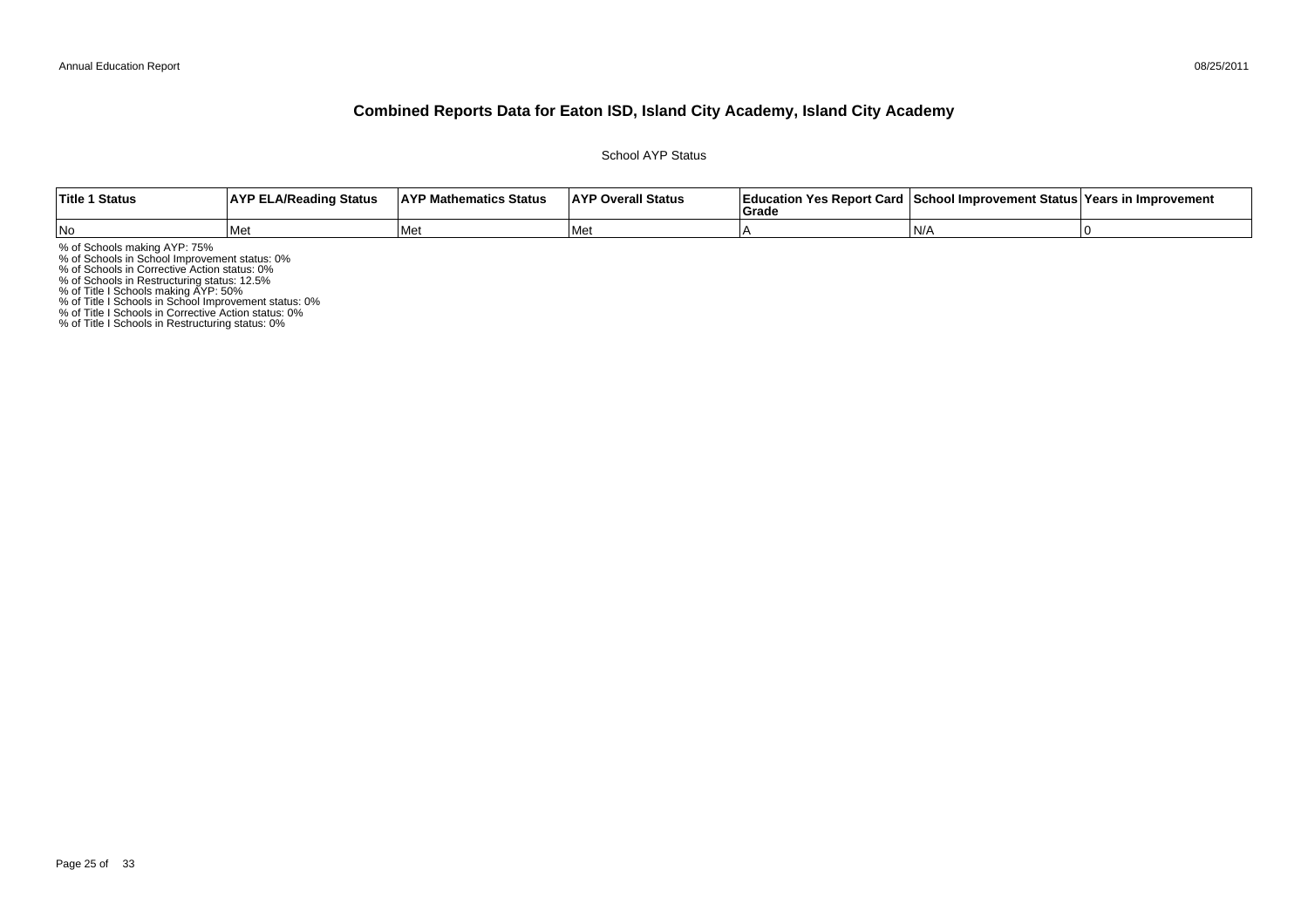Teacher Quality Data

|                                                                                                             | Other | 'B.A.           | M.A. | lPh.D |
|-------------------------------------------------------------------------------------------------------------|-------|-----------------|------|-------|
| Professional Qualifications<br>of All Public Elementary and  <br>Secondary School Teachers<br>In the School |       | <b>15</b><br>∪ו |      |       |

Professional Qualifications are defined by the State and may include information such as the degrees of public school teachers<br>e.g., percentage of teachers with Bachelors Degrees or Masters Degrees) or the percentage of fu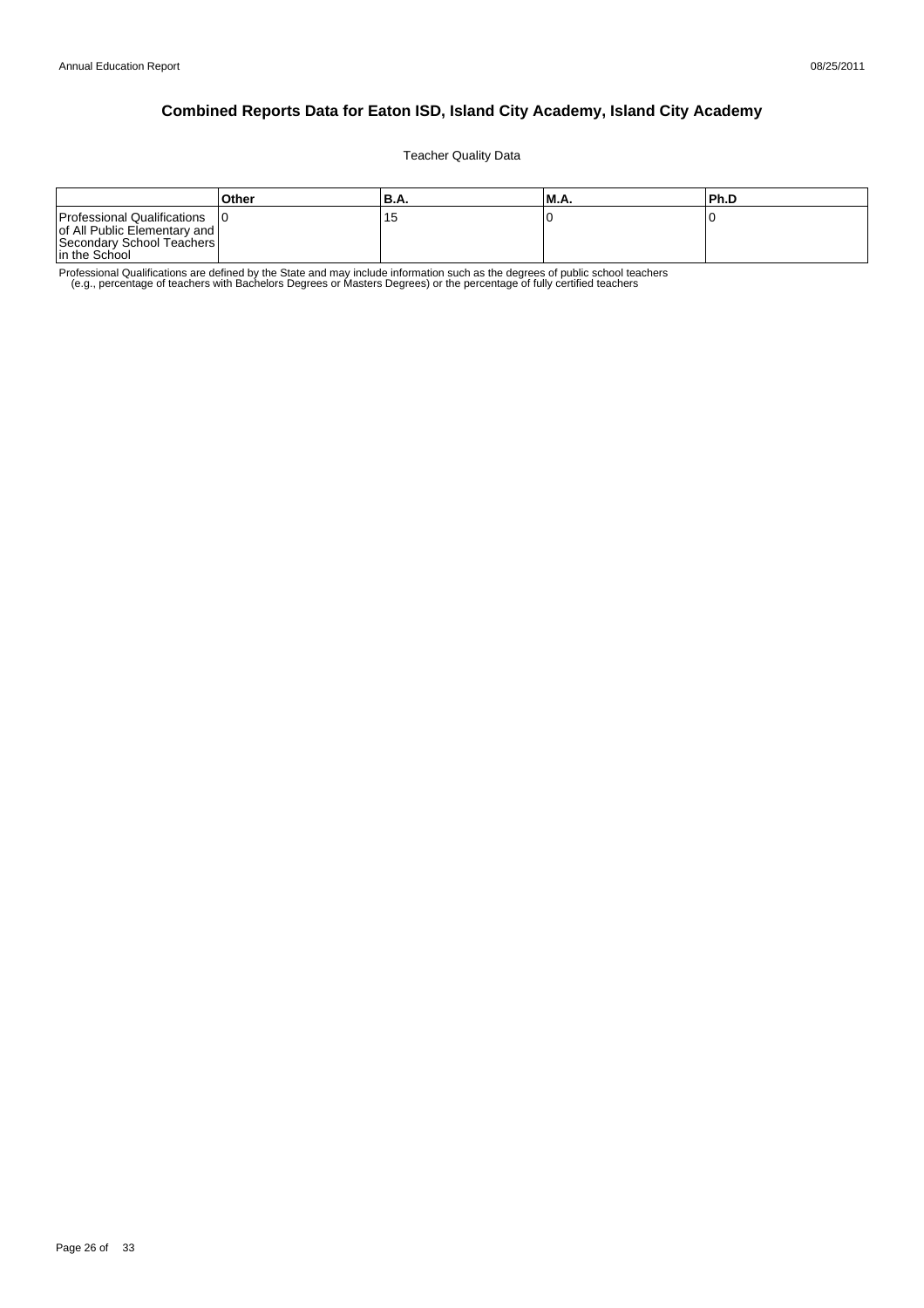Teacher Quality Data

|                                                                                                                 | l Certification Percent |
|-----------------------------------------------------------------------------------------------------------------|-------------------------|
| Percentage of Public Elementary and Secondary School Teachers in the 10%<br>School with Emergency Certification |                         |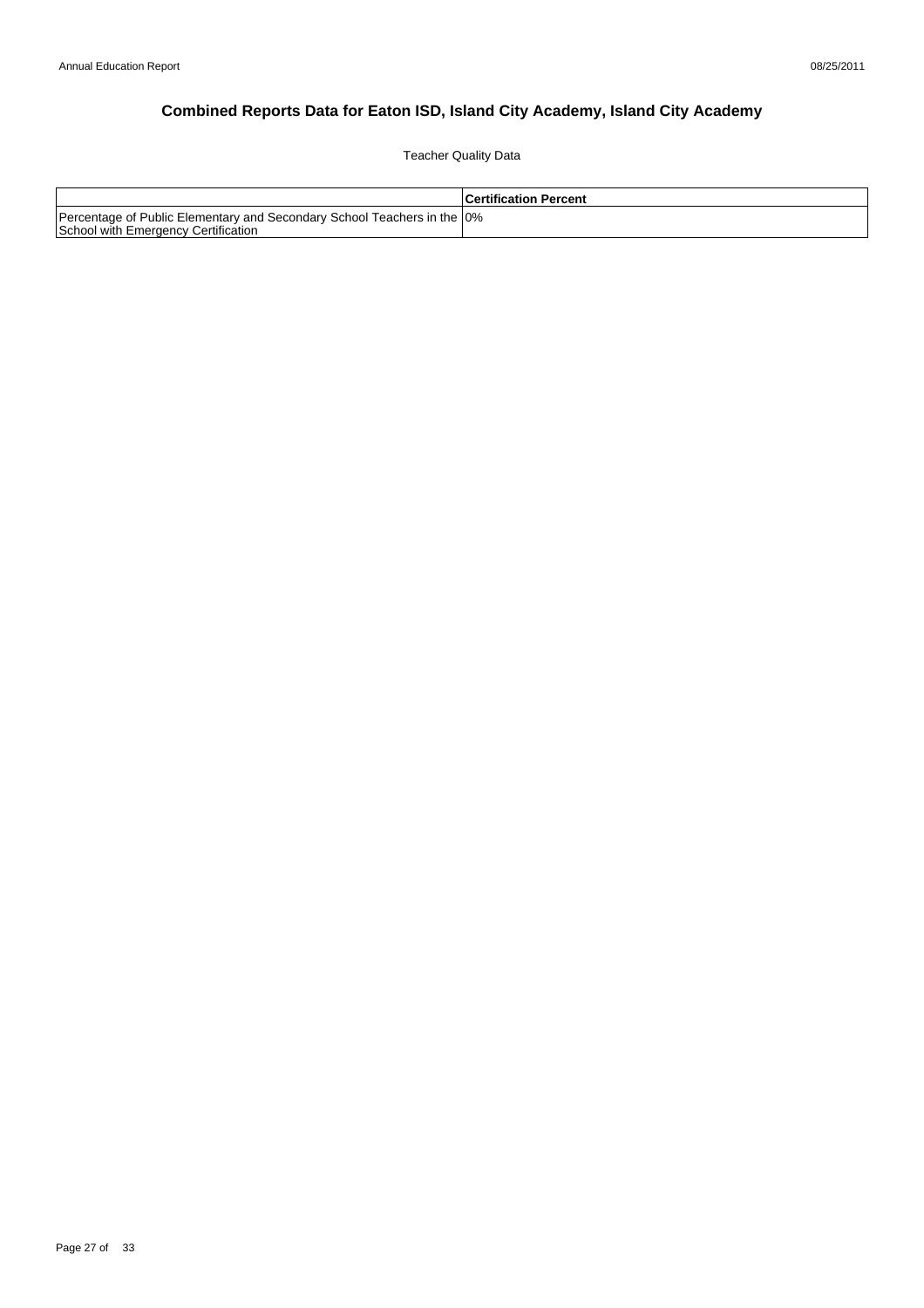Teacher Quality Data

|                                                                                                                        | School Aggregate |
|------------------------------------------------------------------------------------------------------------------------|------------------|
| Percentage of Core Academic Subject Elementary and Secondary<br>School Classes not Taught by Highly Qualified Teachers | 0%               |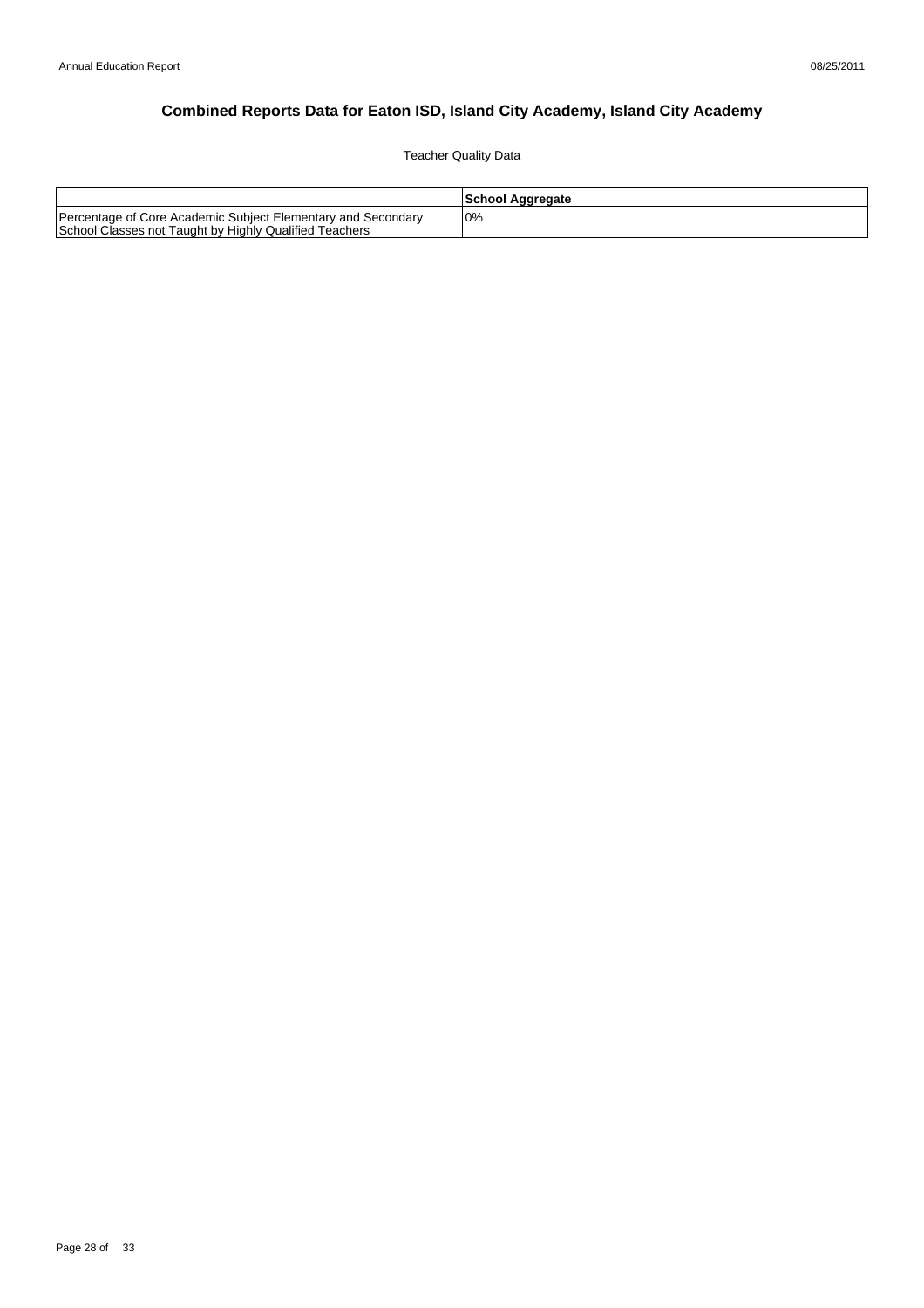| <b>Reporting Group</b>                                                                                         | <b>Percent of Students</b> | <b>Percent below Basic</b> | <b>Percent Basic</b> | <b>Percent Proficient</b> | <b>Percent Advanced</b> |
|----------------------------------------------------------------------------------------------------------------|----------------------------|----------------------------|----------------------|---------------------------|-------------------------|
| <b>All Students</b>                                                                                            | 100                        | 22                         | 43                   | 30                        | 5                       |
| Male<br>Female                                                                                                 | 50<br>50                   | 22<br>22                   | 41<br>45             | 30<br>29                  | 4                       |
| National Lunch<br>Program Eligility<br>Eligible<br>Not Eligible<br>Info not available                          | 43<br>56                   | 36                         | 47<br>40             | 16<br>40                  | 9                       |
| Race Ethnicity<br>White<br><b>Black</b><br>Hispanic<br>Asian Amer/Pacif Isl<br>American Indian<br>Unclassified | 71<br>20<br>5<br>3         | 14<br>52<br>29<br>13       | 43<br>39<br>51<br>32 | 37<br>9<br>19<br>36<br>ŧ  | 6<br>19                 |
| Student classified as<br>having a disability<br><b>SD</b><br>Not SD                                            | 12<br>88                   | 42<br>19                   | 39<br>44             | 17<br>31                  | 2<br>6                  |
| Student is an English<br>Language Learner<br><b>ELL</b><br>Not ELL                                             | 3<br>97                    | 48<br>21                   | 40<br>43             | 11<br>31                  | 5                       |

### NAEP 2009 Grade 4 Mathematics Results

‡ Reporting Standards not met.<br>Note: Observed differences are not necessarily statistically significant. Detail may not sum to total because of rounding.<br>SOURCE: U.S. Department of Education. Institute for Education Scien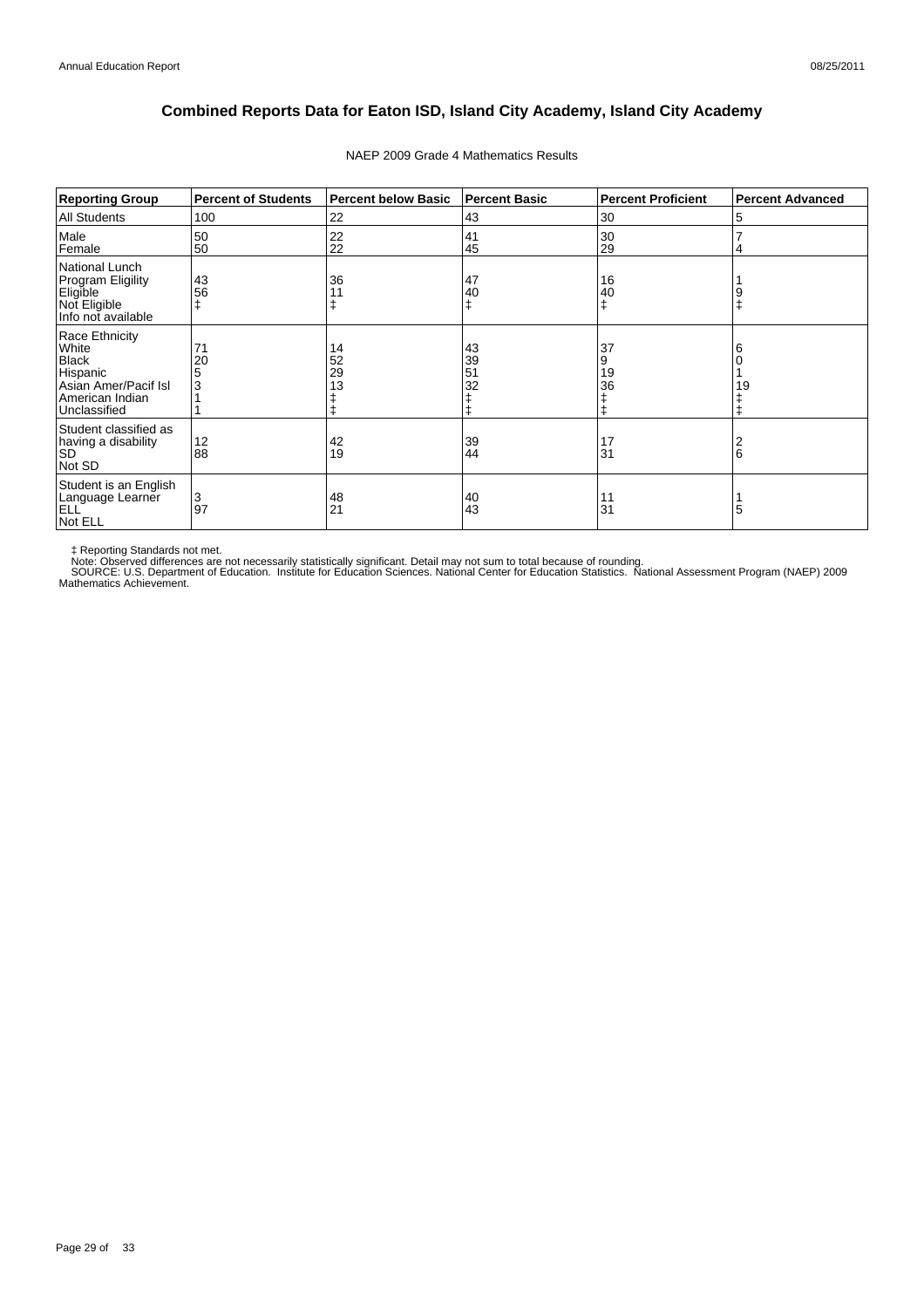| <b>Reporting Group</b>                                                                                         | <b>Percent of Students</b> | <b>Percent below Basic</b> | <b>Percent Basic</b> | <b>Percent Proficient</b> | <b>Percent Advanced</b> |
|----------------------------------------------------------------------------------------------------------------|----------------------------|----------------------------|----------------------|---------------------------|-------------------------|
| <b>All Students</b>                                                                                            | 100                        | 32                         | 37                   | 24                        |                         |
| Male<br>Female                                                                                                 | 51<br>49                   | 31<br>33                   | 37<br>38             | 24<br>24                  | 8<br>5                  |
| National Lunch<br>Program Eligility<br>Eligible<br>Not Eligible<br>Info not available                          | 38<br>62                   | 50<br>21                   | 37<br>38             | 12<br>31                  | 10<br>ŧ                 |
| Race Ethnicity<br>White<br><b>Black</b><br>Hispanic<br>Asian Amer/Pacif Isl<br>American Indian<br>Unclassified | 74<br>18                   | 23<br>68<br>38             | 40<br>27<br>45<br>30 | 29<br>4<br>15<br>31       | 28                      |
| Student classified as<br>having a disability<br><b>SD</b><br>Not SD                                            | 10<br>90                   | 75<br>27                   | 22<br>39             | 2<br>27                   |                         |
| Student is an English<br>Language Learner<br><b>ELL</b><br>Not ELL                                             | 2<br>98                    | 58<br>32                   | 32<br>37             | 10<br>24                  |                         |

### NAEP 2009 Grade 8 Mathematics Results

‡ Reporting Standards not met.<br>NOTE: Detail may not sum to totals because of rounding. Some apparent differences between estimates may not be statistically significant.<br>NOTE: Detail may not sum to totals because of roundin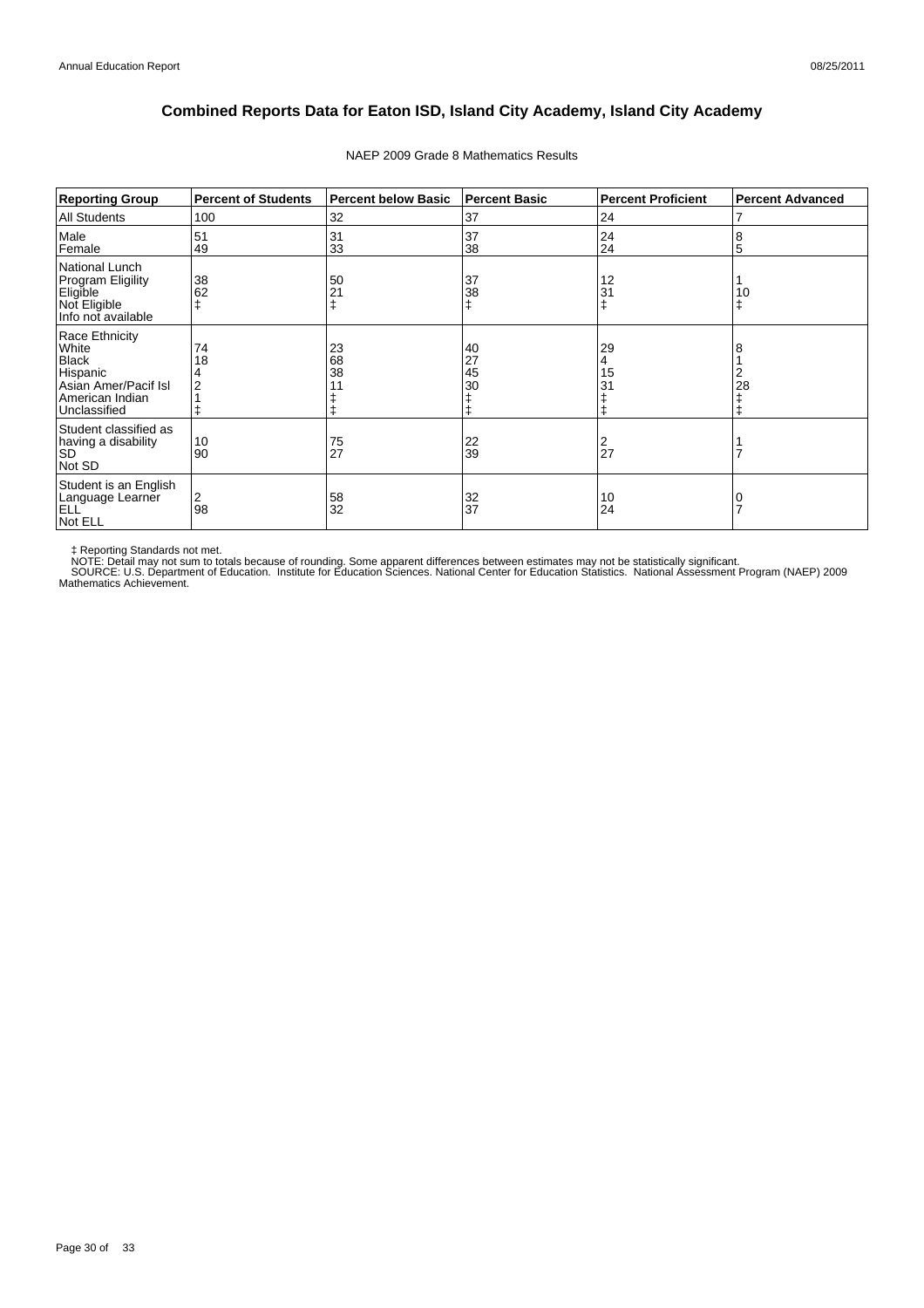| <b>Reporting Group</b>                                                                                         | <b>Percent of Students</b> | <b>Percent below Basic</b> | <b>Percent Basic</b> | <b>Percent Proficient</b> | <b>Percent Advanced</b> |
|----------------------------------------------------------------------------------------------------------------|----------------------------|----------------------------|----------------------|---------------------------|-------------------------|
| <b>All Students</b>                                                                                            | 100                        | 36                         | 34                   | 23                        | 6                       |
| Male<br>Female                                                                                                 | 50<br>50                   | 39<br>32                   | 35<br>34             | 21<br>26                  | 5<br>8                  |
| National Lunch<br>Program Eligility<br>Eligible<br>Not Eligible<br>Info not available                          | 43<br>57<br>#              | 52<br>24                   | 33<br>36             | 13<br>31                  | 2<br>10<br>$\ddagger$   |
| Race Ethnicity<br>White<br><b>Black</b><br>Hispanic<br>Asian Amer/Pacif Isl<br>American Indian<br>Unclassified | 71<br>19<br>5<br>3         | 28<br>65<br>49             | 36<br>26<br>34<br>37 | 28<br>15<br>25<br>ŧ       | 8<br>2<br>17            |
| Student classified as<br>having a disability<br><b>SD</b><br>Not SD                                            | 10<br>90                   | 66<br>32                   | $\frac{24}{36}$      | 8<br>25                   | $\frac{3}{7}$           |
| Student is an English<br>Language Learner<br>ELL<br>Not ELL                                                    | 3<br>97                    | 65<br>35                   | $\frac{26}{35}$      | 9<br>24                   |                         |

### NAEP 2009 Grade 4 Reading Results

# Rounds to zero

‡ Reporting Standards not met.<br>NOTE: Detail may not sum to totals because of rounding. Some apparent differences between estimates may not be statistically significant.<br>SOURCE: U.S. Department of Education, Institute of Ed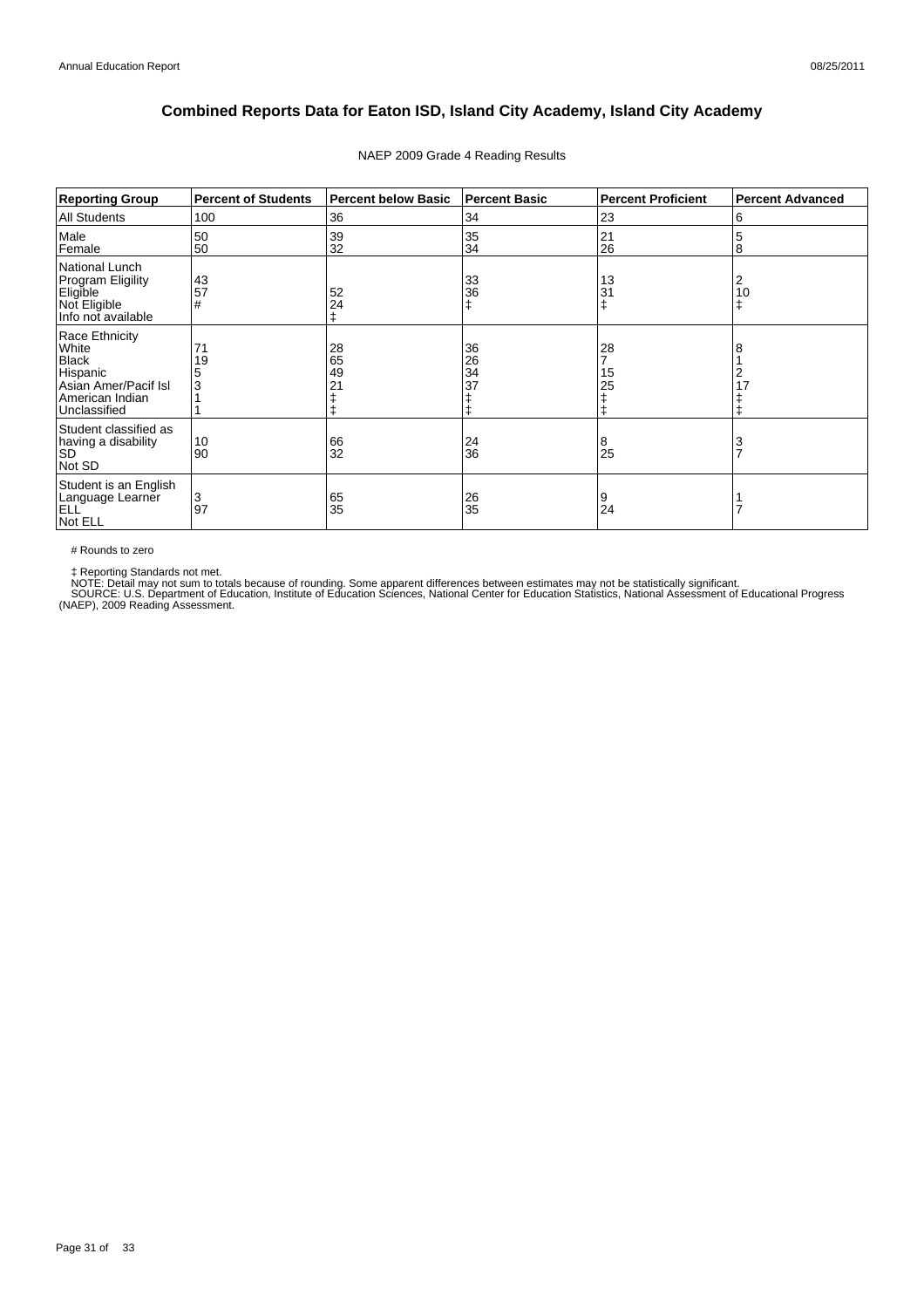| <b>Reporting Group</b>                                                                                         | <b>Percent of Students</b> | <b>Percent below Basic</b> | <b>Percent Basic</b> | <b>Percent Proficient</b> | <b>Percent Advanced</b> |
|----------------------------------------------------------------------------------------------------------------|----------------------------|----------------------------|----------------------|---------------------------|-------------------------|
| <b>All Students</b>                                                                                            | 100                        | 28                         | 41                   | 28                        | 3                       |
| Male<br>Female                                                                                                 | 51<br>49                   | 33<br>23                   | 42<br>41             | 23<br>32                  | 2<br>4                  |
| National Lunch<br>Program Eligility<br>Eligible<br>Not Eligible<br>Info not available                          | 37<br>62                   | 44<br>18                   | 41<br>42             | 14<br>36                  |                         |
| Race Ethnicity<br>White<br><b>Black</b><br>Hispanic<br>Asian Amer/Pacif Isl<br>American Indian<br>Unclassified | 74<br>18                   | 21<br>54<br>40             | 32<br>37<br>34       | 32<br>9<br>24             | 3<br>#                  |
| Student classified as<br>having a disability<br><b>SD</b><br>Not SD                                            | 9<br>91                    | 73<br>23                   | $\frac{22}{43}$      | 4<br>30                   | #<br>3                  |
| Student is an English<br>Language Learner<br>ELL<br>Not ELL                                                    | 2<br>98                    | 60<br>27                   | 33<br>42             | 8<br>28                   | #<br>3                  |

### NAEP 2009 Grade 8 Reading Results

# Rounds to zero

‡ Reporting Standards not met.<br>NOTE: Detail may not sum to totals because of rounding. Some apparent differences between estimates may not be statistically significant.<br>SOURCE: U.S. Department of Education, Institute of Ed